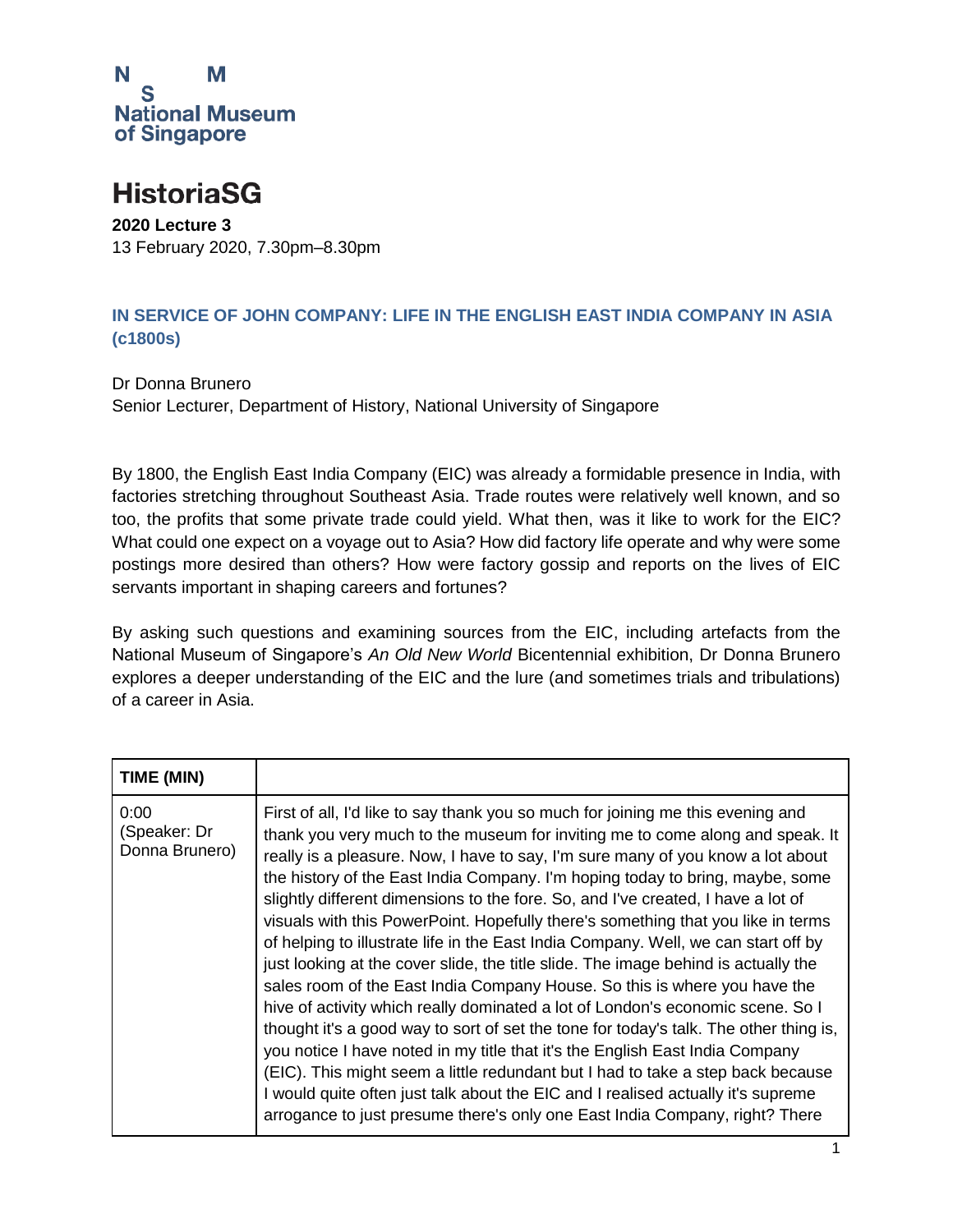|                                         | are many East India companies. The English were one of many to have East<br>India companies. You have the French, the Danes and Swedes; even the<br>Portuguese had a run at having an East India Company. So this is why I<br>specified the English East India Company. All right, so let's start. Now I'm a little<br>all over the place here. When I saw that so many people were coming along, I<br>got really excited and, at the same time, I got very panicky and I said, "Oh, I<br>better have notes." So I look like I'm going to play a violin but, alas, no. So there<br>are some notes here just on the side in case I lose my way. So just bear with<br>me with that.                                                                                                                                                                                                                                                                                                                                                                                                                                                                                                                                                                                                                                                                                                                                                                                                                                                                                                                                                                                                                                                                                                                                                                                                                                                                                                                                                                                                                                                                                                                                                                                                                                                                                                                                                                                                                                                                                                                                                                                                                                                                                      |
|-----------------------------------------|------------------------------------------------------------------------------------------------------------------------------------------------------------------------------------------------------------------------------------------------------------------------------------------------------------------------------------------------------------------------------------------------------------------------------------------------------------------------------------------------------------------------------------------------------------------------------------------------------------------------------------------------------------------------------------------------------------------------------------------------------------------------------------------------------------------------------------------------------------------------------------------------------------------------------------------------------------------------------------------------------------------------------------------------------------------------------------------------------------------------------------------------------------------------------------------------------------------------------------------------------------------------------------------------------------------------------------------------------------------------------------------------------------------------------------------------------------------------------------------------------------------------------------------------------------------------------------------------------------------------------------------------------------------------------------------------------------------------------------------------------------------------------------------------------------------------------------------------------------------------------------------------------------------------------------------------------------------------------------------------------------------------------------------------------------------------------------------------------------------------------------------------------------------------------------------------------------------------------------------------------------------------------------------------------------------------------------------------------------------------------------------------------------------------------------------------------------------------------------------------------------------------------------------------------------------------------------------------------------------------------------------------------------------------------------------------------------------------------------------------------------------------|
| 01:52<br>(Speaker: Dr<br>Donna Brunero) | Okay, so what I'm aiming to do, basically, with this paper, is to move away from<br>the political and the economic histories of the East India Company because I<br>think these histories are covered very often and, quite often, people like to<br>focus on – when they look at the East India Company – the territorial<br>acquisitions of the company; the way that it transformed from a commercial<br>entity to a territorial and political power. In many ways, scholars tend to look at<br>the East India Company and they say, "Well, actually, what you have is a<br>company which creates the foundations for Empire - the British Empire." I think<br>these aspects are interesting, but what I want to do with this presentation is<br>actually look at everyday life; try and look at what it would be like working in the<br>East India Company, what you may be able to expect. So again, moving us to a<br>slightly different dimension for thinking about the company. Think this might be<br>better. Now, the history of the East India Company is relatively well known. It<br>was founded in 1600 or 1601. Queen Elizabeth the First, of course, granted a<br>Royal Charter. Scholars often regard the East India Company as the forerunner<br>to the modern corporation. So this is one of the things that you'll often see<br>described. There's a BBC journalist, Amanda Ruggeri, who likened it to a<br>modern multinational. She said it could be like Google or it could be like<br>Amazon but, at the same time, it would hold a monopoly, the right to claim<br>taxes. It had an army at its disposal as well. So just thinking about the scale<br>and scope of this type of organisation. It seems difficult to fathom the company,<br>the East India Company, in this way. But it certainly was an unprecedented<br>entity. At the time, it was a new way of doing business and of establishing<br>monopolies over new markets. As I mentioned previously, the company did<br>not it wasn't created in isolation. The English East India Company came<br>about at roughly the same time other East India companies were also created.<br>So there was a lot of competition to move into the Asia trade, in particular. Now,<br>at its height, this company was so powerful that it was making loans to the<br>British government, but when it ran into financial difficulties, it almost made the<br>economy collapse as well. So again, thinking about scale and scope of this<br>organisation was really quite staggering. Now, as it was a chartered company,<br>of course, what it also has is the support of the Crown. So this, again, gives you<br>an added dimension. It makes it a joint project of sorts. My colleague, Peter |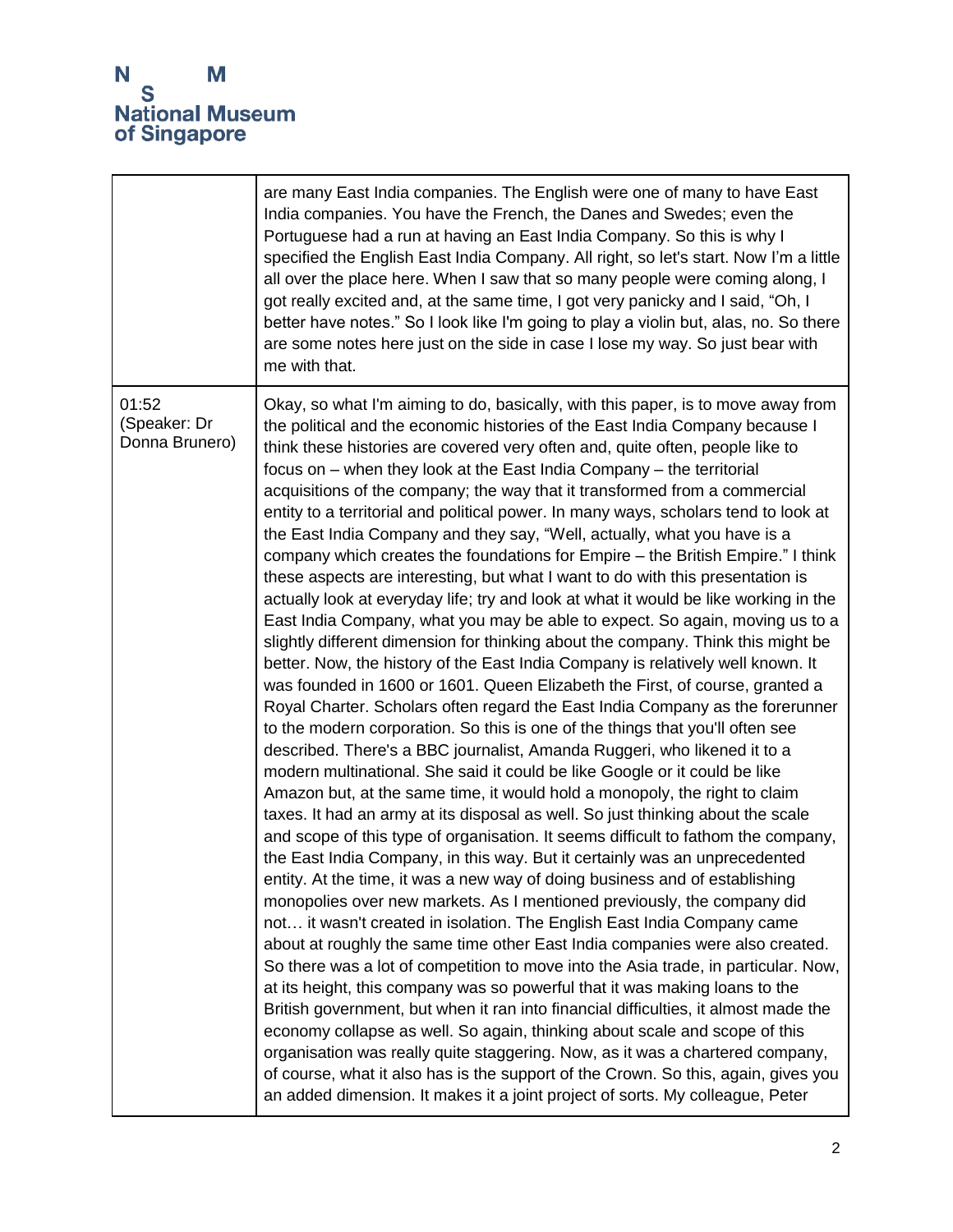|                                         | Borschberg has looked at this in some detail where he says you look at<br>chartered companies and you realise they're joint projects. You have<br>government, sociopolitical elites and the mercantile class all coming together<br>and this is what you really see when you look at a chartered company. When<br>it's a joint project, it means you're sharing the risks and also the profits. What<br>the charter also meant was you could call on the support of the Crown, which<br>is quite important. Okay, and this is the crest of the East India Company.                                                                                                                                                                                                                                                                                                                                                                                                                                                                                                                                                                                                                                                                                                                                                                                                                                                                                                                                                                                                            |
|-----------------------------------------|-------------------------------------------------------------------------------------------------------------------------------------------------------------------------------------------------------------------------------------------------------------------------------------------------------------------------------------------------------------------------------------------------------------------------------------------------------------------------------------------------------------------------------------------------------------------------------------------------------------------------------------------------------------------------------------------------------------------------------------------------------------------------------------------------------------------------------------------------------------------------------------------------------------------------------------------------------------------------------------------------------------------------------------------------------------------------------------------------------------------------------------------------------------------------------------------------------------------------------------------------------------------------------------------------------------------------------------------------------------------------------------------------------------------------------------------------------------------------------------------------------------------------------------------------------------------------------|
| 05:28<br>(Speaker: Dr<br>Donna Brunero) | Okay, so let's start. These are some of the questions or some of what I would<br>like to address today with you. First of all, I'd like to briefly set a bit of context,<br>just thinking about the East India Company in England. So that's background.<br>This is background, basically. Then, three, sort of key questions: how did you<br>secure a job in the company? So how would you become a company servant<br>like Stamford Raffles, for instance? What impressions can we gain of<br>journeying when we think about journeying to Asia? What was it like to travel on<br>an East Indiaman? So we'll try and have a glimpse of that. And then, what were<br>some of the features of factory life? Because I think these are three quite<br>important questions to ask about the everyday experiences if you are working<br>for the East India Company. So what this does, then, is give us those insights<br>into everyday life.                                                                                                                                                                                                                                                                                                                                                                                                                                                                                                                                                                                                                                    |
| 06:32<br>(Speaker: Dr<br>Donna Brunero) | Right, so setting the context                                                                                                                                                                                                                                                                                                                                                                                                                                                                                                                                                                                                                                                                                                                                                                                                                                                                                                                                                                                                                                                                                                                                                                                                                                                                                                                                                                                                                                                                                                                                                 |
| 06:38<br>(Speaker: Dr<br>Donna Brunero) | Here we have the East India Company in London. This is the first East India<br>Company House I've put up here. So it was then referred to as the old East<br>India Company House because there was a new one. But basically, the wealth,<br>okay, the East India Company became known for its monopoly over goods, the<br>way that it brought in tea, in particular, luxury goods, ceramics and spices and,<br>of course, it is intimately connected to opium, as we know, the company. So it<br>became known for bringing in goods, bringing in produce. It was the provider of<br>luxury goods but also of necessities. And tea very quickly moved from being a<br>luxury to a necessity; something that Britains drank on a daily basis. Wealth<br>from the company mainly moved into London but elsewhere as well, throughout<br>the UK, partly because of the company's relationships with domestic markets. It<br>had manufacturers that it relied on for goods, for instance, and had links to the<br>wider British economy. The company built a lot of warehouses so, basically, it<br>had a lot of builders. It was constantly auctioning goods, so you have this<br>constant flow of goods and funds. It basically drove the economy, in many<br>ways, from when it was started. The companies served to so as I was saying,<br>it was a generator of employment. You had a lot of people working for the<br>company, both in London and beyond. And also, what you have with this influx<br>of wealth from the East India Company was a growing emergence of a new |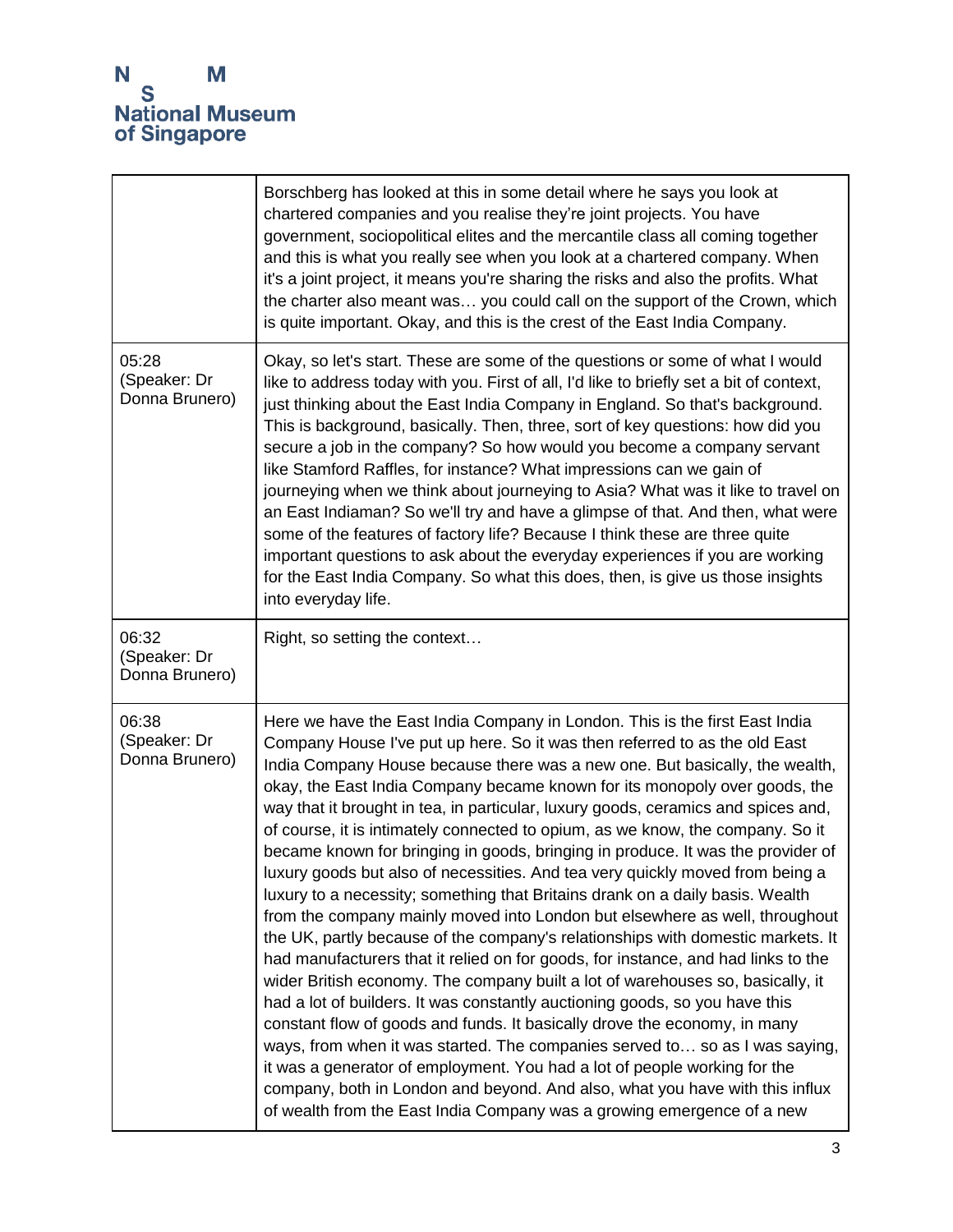|                                         | elite, and these new elite, self-made men who had made their money out of<br>voyages with the company. And this is what we'll look at - how they managed<br>to do this. But with the East India Company, there was always company trade,<br>but company servants were allowed to conduct a certain element of private<br>trade alongside. Now this private trade was always enough that, if you were<br>fortunate, you could really set yourself up very nicely. So what it meant is if you<br>were quite successful in the company, you could set up not just yourself but<br>your family. So what you had, then, is this influx of wealth of self-made men<br>buying properties, buying country estates, for instance, and they became<br>referred to as the nabobs or nawabs, these sort of upstarts who had riches<br>beyond those of regular merchants, for instance. Right, so you have this sort of<br>newly emerging class and these are former East India Company men. So it's<br>just thinking briefly about the impact in London itself.                                                                                                                                                                                                                                                                                                                                                                                                                                                                                                                                                                                                                                                                                                                                                                                                                                                                                                                                                                                                                                                                                                                                                                                                                                                                                                                                                                      |
|-----------------------------------------|--------------------------------------------------------------------------------------------------------------------------------------------------------------------------------------------------------------------------------------------------------------------------------------------------------------------------------------------------------------------------------------------------------------------------------------------------------------------------------------------------------------------------------------------------------------------------------------------------------------------------------------------------------------------------------------------------------------------------------------------------------------------------------------------------------------------------------------------------------------------------------------------------------------------------------------------------------------------------------------------------------------------------------------------------------------------------------------------------------------------------------------------------------------------------------------------------------------------------------------------------------------------------------------------------------------------------------------------------------------------------------------------------------------------------------------------------------------------------------------------------------------------------------------------------------------------------------------------------------------------------------------------------------------------------------------------------------------------------------------------------------------------------------------------------------------------------------------------------------------------------------------------------------------------------------------------------------------------------------------------------------------------------------------------------------------------------------------------------------------------------------------------------------------------------------------------------------------------------------------------------------------------------------------------------------------------------------------------------------------------------------------------------------------------------|
| 09:37<br>(Speaker: Dr<br>Donna Brunero) | Okay. Now, this is moving a little bit onto shipping because shipping is quite<br>important when you're looking at the East India Company and, of course, with<br>my tendency to want to look at things that are maritime, I can't help myself. So I<br>thought, okay, let's look at the dockyards just briefly, not for too long. This, the<br>scale here, you can just see, gives you an indication of how the East India<br>Company would have stimulated the growth of dockyards and shipbuilding.<br>There are massive numbers of ships being built for the company throughout its<br>history. If we're really looking at its history, 1600 right through to the 1850s. So<br>it's a long time. You needed vessels to carry out trade; these vessels had to be<br>able to carry sometimes bulky and large commodities. So there's a great<br>stimulus to shipbuilding, thanks to the East India Company. You had<br>shipwrights, you had carvers, blacksmiths, sailmakers, instrument makers and<br>then, of course, you need the sailors as well. So you really have this sort of<br>massive pull on the maritime sector. Now, the company had its own shipyards<br>but over time it begins to just hire other companies - shipbuilding companies -<br>to build its ships. Ships get larger; they go from around 700 tonnes up to about<br>1,500 tonnes in terms of the size of the ship. What's interesting, if you're<br>thinking about shipbuilding, are quite often from a distance, an East India<br>Company vessel and we'll look at one up close in a little while quite often,<br>they looked a bit like a naval frigate or a naval vessel. But there was a<br>difference and this is because East Indiamen, East India Company vessels,<br>tended to be narrower because they didn't have the considerations of cannons<br>and recoil that a naval vessel would. So this is just one difference that scholars<br>like to mention when they're talking about shipbuilding and shipbuilding<br>techniques. One of the other things that I was thinking about how long, if<br>you're building ships and you're building quite a large number of ships, from<br>about eight ships a year up to at least 40 ships a year that are being built for the<br>company what happens to these ships and how long do they last when<br>they're in service, right? So this might be something that I'm curious to know. |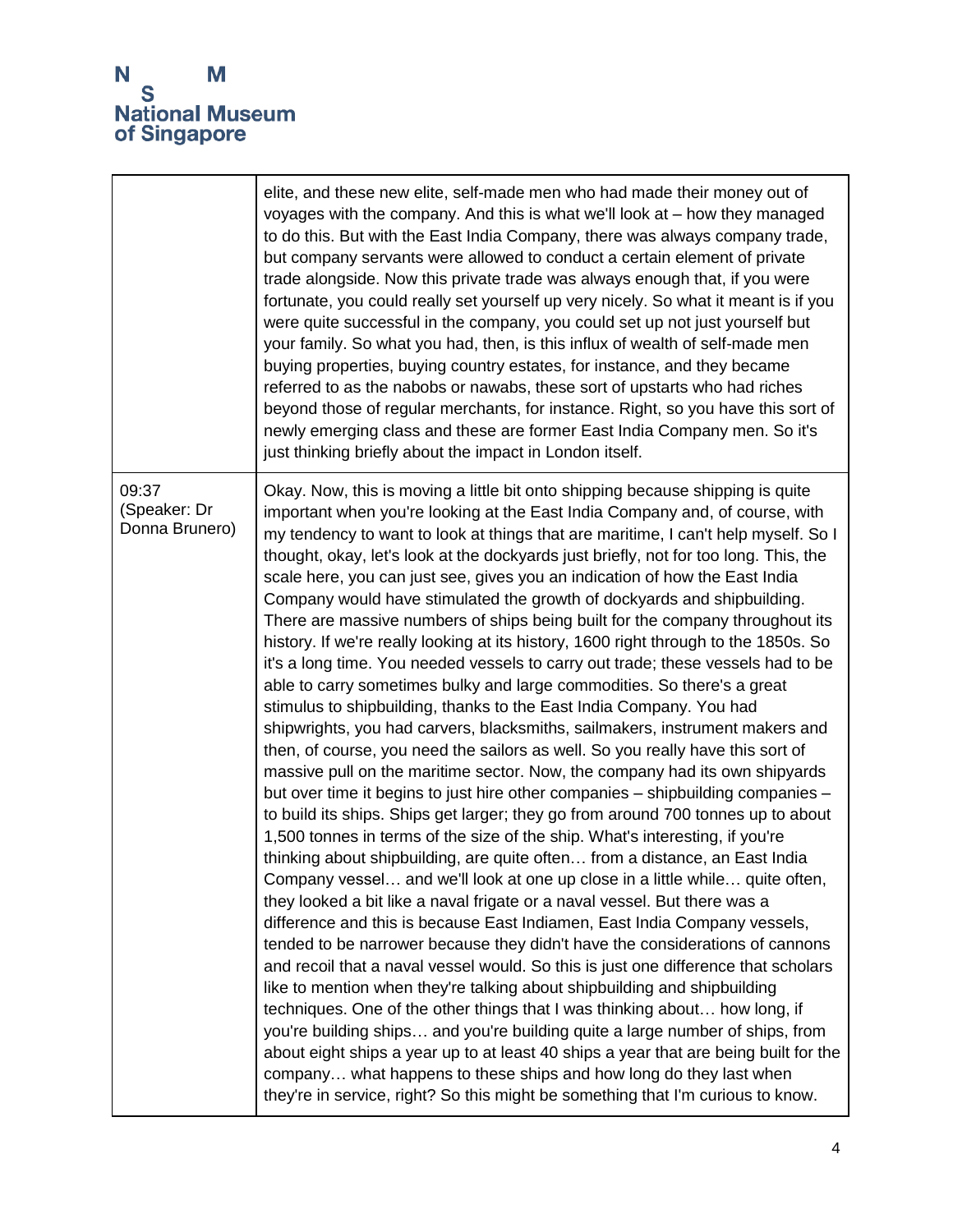|                                         | How long do you think an East Indiaman would last, in service? What do you<br>think? To throw it open to you. Ten years? Okay, that's one good answer.<br>Someone else? 20 years. Okay, now that's too far over. That's very optimistic,<br>I'd say. Ten years is actually very close. So anything from about eight years to<br>ten years would be about right. Each East Indiaman would last just a few<br>voyages. By the third voyage, on the return, this is when they would usually<br>undergo a very detailed inspection because, by this point, they knew whether<br>the timbers would hold up for further voyages or not. So usually about four to<br>six voyages maximum. And each voyage takes about two years. So you think<br>about it and this is as long as the ship doesn't run aground, it doesn't go into<br>a storm, there aren't problems with the timbers, for instance. So yeah, so it's<br>about that period of time. And of course, then you wonder what happens to the<br>ships after they're no longer of use, right? This is again interesting. You would<br>think, oh there is a great market for these ships. And there was a great market<br>in Asia but the company did not want their ships going back to Asia to be<br>employed in private trade. So what they did was they broke the ships up. So<br>again, something that perhaps you don't realise that this is what happened to<br>the East Indiamen. They would be broken up. There were always willing buyers<br>in Asia, but they didn't make it to Asia. Once it's not in service, it's broken apart.<br>So again, thinking about the way the company operated is quite fascinating. |
|-----------------------------------------|------------------------------------------------------------------------------------------------------------------------------------------------------------------------------------------------------------------------------------------------------------------------------------------------------------------------------------------------------------------------------------------------------------------------------------------------------------------------------------------------------------------------------------------------------------------------------------------------------------------------------------------------------------------------------------------------------------------------------------------------------------------------------------------------------------------------------------------------------------------------------------------------------------------------------------------------------------------------------------------------------------------------------------------------------------------------------------------------------------------------------------------------------------------------------------------------------------------------------------------------------------------------------------------------------------------------------------------------------------------------------------------------------------------------------------------------------------------------------------------------------------------------------------------------------------------------------------------------------------------------------------------------------------------------------|
| 13:41<br>(Speaker: Dr<br>Donna Brunero) | Okay, so let's just have a look. Again, this is just setting a bit of background for<br>you This is a watercolour. This is the new East India Company House which,<br>rather ironically, was built in the late 1700s, which is about the point at which<br>the company goes through a series of major financial crises. Why on earth they<br>would be building this at the same time? I think that's the company. This is why<br>it's also known as "The Honourable Company". Okay. It was rather ironic. So<br>it's in the late 1790s that you begin to have measures being put in place by the<br>government to try and control this company, to try and put in some checks and<br>balances, because it had shown itself to be engaging in wildly speculative trade<br>and unstable financially. But they built this wonderful building right around this<br>period.                                                                                                                                                                                                                                                                                                                                                                                                                                                                                                                                                                                                                                                                                                                                                                                                       |
| 14:28<br>(Speaker: Dr<br>Donna Brunero) | And inside the building, now it's not 100 per cent clear, but you can see this<br>was painted inside the dome of a roof, so you're meant to be looking up at it,<br>right? And curved. I would say the artistic quality is not brilliant. But then again,<br>I'm not an art historian. But I think what really we should pay attention to is the<br>classical allusions. It's titled The East Offering its Riches to Britannia. So if that<br>gives you a sense of what the East India Company saw itself as doing and<br>providing, I think that's quite telling itself. What you can see is Britannia at the<br>top. You can see Africa offering riches in a basket. China is actually here<br>figure of a Chinese woman with porcelain or a jar. There is a box of tea, a chest<br>of tea, and right through the back you can see an East Indiaman. So the key to<br>the East India Company is trade. The ships. Okay, there are a lot of classical                                                                                                                                                                                                                                                                                                                                                                                                                                                                                                                                                                                                                                                                                                                       |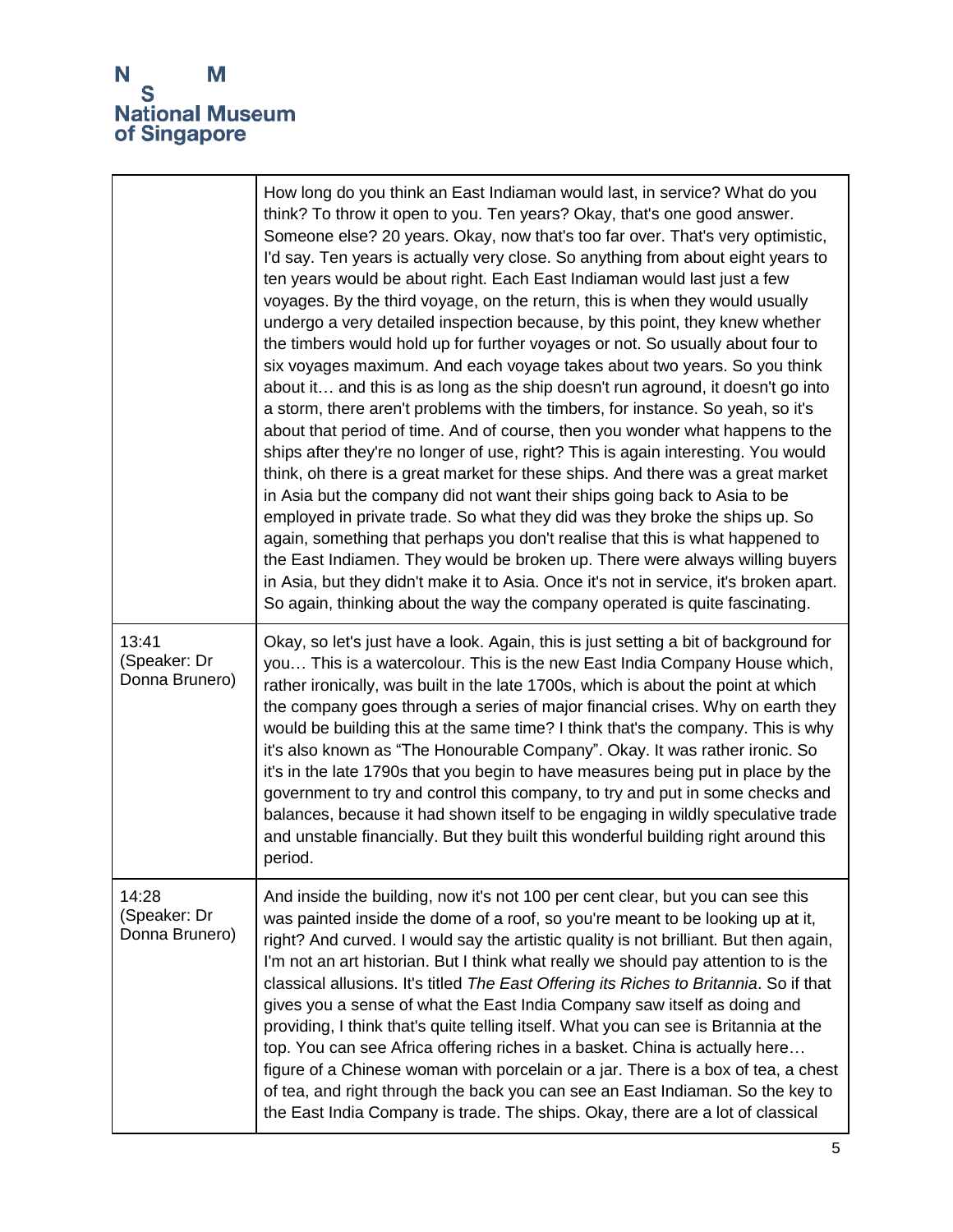|                                         | allusions to commerce, to the oceans, and so forth. So it's quite amazing in<br>terms of you have to think of the mentality, the way that the companies saw<br>themselves, if this is what they had commissioned in their main office, the head<br>office. So could be inspiration for those of you who are in business, right? Think<br>big, think big.                                                                                                                                                                                                                                                                                                                                                                                                                                                                                                                                                                                                                                                                                                                                                                                                                                                                                                                                                                                                                                                                                                                                                                                                                                                                                                                              |
|-----------------------------------------|---------------------------------------------------------------------------------------------------------------------------------------------------------------------------------------------------------------------------------------------------------------------------------------------------------------------------------------------------------------------------------------------------------------------------------------------------------------------------------------------------------------------------------------------------------------------------------------------------------------------------------------------------------------------------------------------------------------------------------------------------------------------------------------------------------------------------------------------------------------------------------------------------------------------------------------------------------------------------------------------------------------------------------------------------------------------------------------------------------------------------------------------------------------------------------------------------------------------------------------------------------------------------------------------------------------------------------------------------------------------------------------------------------------------------------------------------------------------------------------------------------------------------------------------------------------------------------------------------------------------------------------------------------------------------------------|
| 15:51<br>(Speaker: Dr<br>Donna Brunero) | Okay, so let's look really briefly at one of the first voyages just to get a sense of<br>what the company the way that it first ventured into the Asian market. Again,<br>to give you a bit of background, the first voyages are actually quite tentative on<br>the part of the East India Company. James Lancaster – I've got his image here<br>- he was selected to lead the very first voyage. He had four ships that carried<br>100 cannons and 500 men. At least 100 men died during this initial voyage. So<br>it gives you a sense of mortality rates. Basically, Lancaster was selected<br>because he already had experience sailing to Asia. So this was really<br>important, with this first voyage. It was a two-year round trip. He returned with<br>spices and, in the process, what he did was set up a trading post in Banten. He<br>didn't do so well with trading, actually. So what Lancaster engaged in was a bit<br>of old fashioned piracy along the way to help himself. So this is where<br>accusations that the company was sometimes nothing better than pirates – they<br>were no better than pirates - it's actually quite true, in some instances, although<br>they'd say, "Oh, it's definitely not us. It must be the Dutch or it must be the<br>French." But quite often, the company would attack other ships, if necessary, to<br>help themselves to whatever goods that they could then trade, for instance.                                                                                                                                                                                                                                         |
| 17:12<br>(Speaker: Dr<br>Donna Brunero) | And this is where they arrived. So this is just thinking about that first voyage. So<br>it just gives you a sense. The first voyages are actually quite tentative. You're<br>arriving at trading centres and Banten is a great example of one of these<br>trading centres. It was a great Asian emporium. There are many different<br>merchant groups present within this trading centre and the British found, it was<br>actually quite difficult to sell their English woolens which they had brought with<br>them. So this is one of the classic problems that the company had initially, it<br>was under charter, they had to carry certain English goods. And woolens just<br>didn't sell in Southeast Asia. So you know when woolens don't sell, what do you<br>do? You rob somebody else, get their spices and then you sell. So this is<br>basically some of the ways that the company operated very early on, and<br>Banten was the first place they tried to set up a base. So again, just thinking<br>about this is the first foray into a trading venture off the fleet that Lancaster<br>had. Two ships were just laden with pepper and sent back very quickly. The<br>ships made 220 per cent profit on their cargo. So initially you know when you<br>look at 220 per cent profit, immediately you have a sense of the wealth that this<br>Asia trade could bring to England, right? Not just to the company. And between<br>1604 and 1613, the company made 11 voyages just for Banten. So you could<br>see that initial interest was really in Southeast Asia, but there was a lot of<br>competition, of course. And we know that the Dutch were extremely strong in |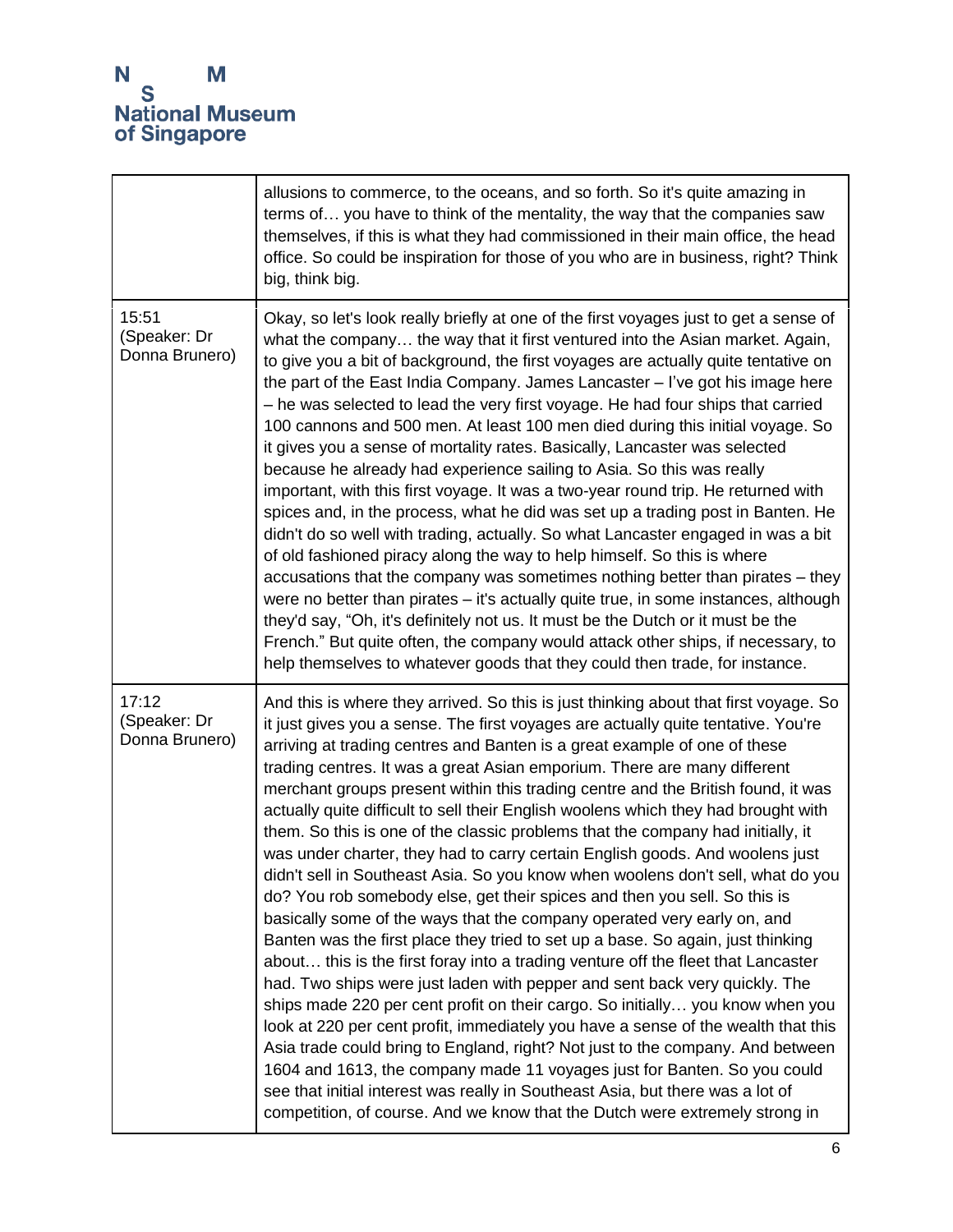|                                         | the region. Now, Lancaster's first voyage, and this is the part that I find quite<br>interesting, he sets off on this voyage. They arrived in Banten, they conduct<br>trade. Then what he does is he leaves behind just three merchants and a few<br>additional men to support them, to set up a factory. Now, I just thought to<br>myself, imagine how those men felt when they saw the ships sailing off, right?<br>Because this is not a time when you can just hop on the phone and call if<br>there's a problem. There's no way to get home quickly. So if you're one of the<br>chosen three, you know you may have two years to wait before you'll see<br>another English vessel, right? So it really was a great act of faith and, in some<br>ways, a certain amount of either courage or just naiveté to think that you would<br>just stay there for a couple of years. And these factors, these very first, early<br>factors found it very difficult the trading environment was difficult. Of course,<br>the weather, the conditions; they were not used to the cuisine, for instance. And<br>then they kept being mistaken for the Dutch, which was perhaps the worst<br>possible thing. So you have some suggestions where factors are saying, we<br>suggest perhaps we should wear stockings which will make ourselves<br>distinguishable which, of course, doesn't really work. But you know they have<br>this feeling that they need to be seen as different, right? They need to set<br>themselves apart and there's a lot of suspicion as well with other European<br>traders, right? So there's a lot of animosity, a lot of suspicion and this does boil<br>over in several instances where there are massacres that take place,<br>particularly the Dutch against the British, right? So it's a lot of violence between<br>the two. So this is just thinking about it. |
|-----------------------------------------|--------------------------------------------------------------------------------------------------------------------------------------------------------------------------------------------------------------------------------------------------------------------------------------------------------------------------------------------------------------------------------------------------------------------------------------------------------------------------------------------------------------------------------------------------------------------------------------------------------------------------------------------------------------------------------------------------------------------------------------------------------------------------------------------------------------------------------------------------------------------------------------------------------------------------------------------------------------------------------------------------------------------------------------------------------------------------------------------------------------------------------------------------------------------------------------------------------------------------------------------------------------------------------------------------------------------------------------------------------------------------------------------------------------------------------------------------------------------------------------------------------------------------------------------------------------------------------------------------------------------------------------------------------------------------------------------------------------------------------------------------------------------------------------------------------------------------------------------------------------------------------------------|
| 20:32<br>(Speaker: Dr<br>Donna Brunero) | And part of it is captured in this extract. This is a factor in the East Indies. This<br>is from Nathaniel's Nutmeg. I'll just leave you to read it. So what to say, this is a<br>very broken-hearted factor. He really feels that he has been left without any of<br>the grandeur or any of the acclaim that perhaps others are receiving; that he's<br>really in this terrible predicament. So of course, yes, life for the early factors<br>was very uncertain. Many were carried off by illness. Those who actually<br>survived the voyage in the first place then found themselves encountering new<br>illnesses thanks to the tropical environment and the climate. In addition, they<br>had very tumultuous conditions on the ground. As I mentioned, there's a lot of<br>tension with other rival East India companies and other trading communities.<br>There are many reports that come in around this time - these early decades of<br>the East India Company - talking about factors becoming mentally imbalanced;<br>the stresses of the work, illness, very high stress and long isolation. So these<br>were some of the environments in which they operated. Now for many of these<br>factors, the salaries were very modest but their ambitions were high and, quite<br>often, this is what made the difference in terms of conducting private trade, or<br>this is what drove them to continue as company servants.                                                                                                                                                                                                                                                                                                                                                                                                                                                       |
| 22:17<br>(Speaker: Dr                   | So while Southeast Asia was not so successful for the English East India<br>Company, when they realised that the Dutch were just far too strong, what they                                                                                                                                                                                                                                                                                                                                                                                                                                                                                                                                                                                                                                                                                                                                                                                                                                                                                                                                                                                                                                                                                                                                                                                                                                                                                                                                                                                                                                                                                                                                                                                                                                                                                                                                 |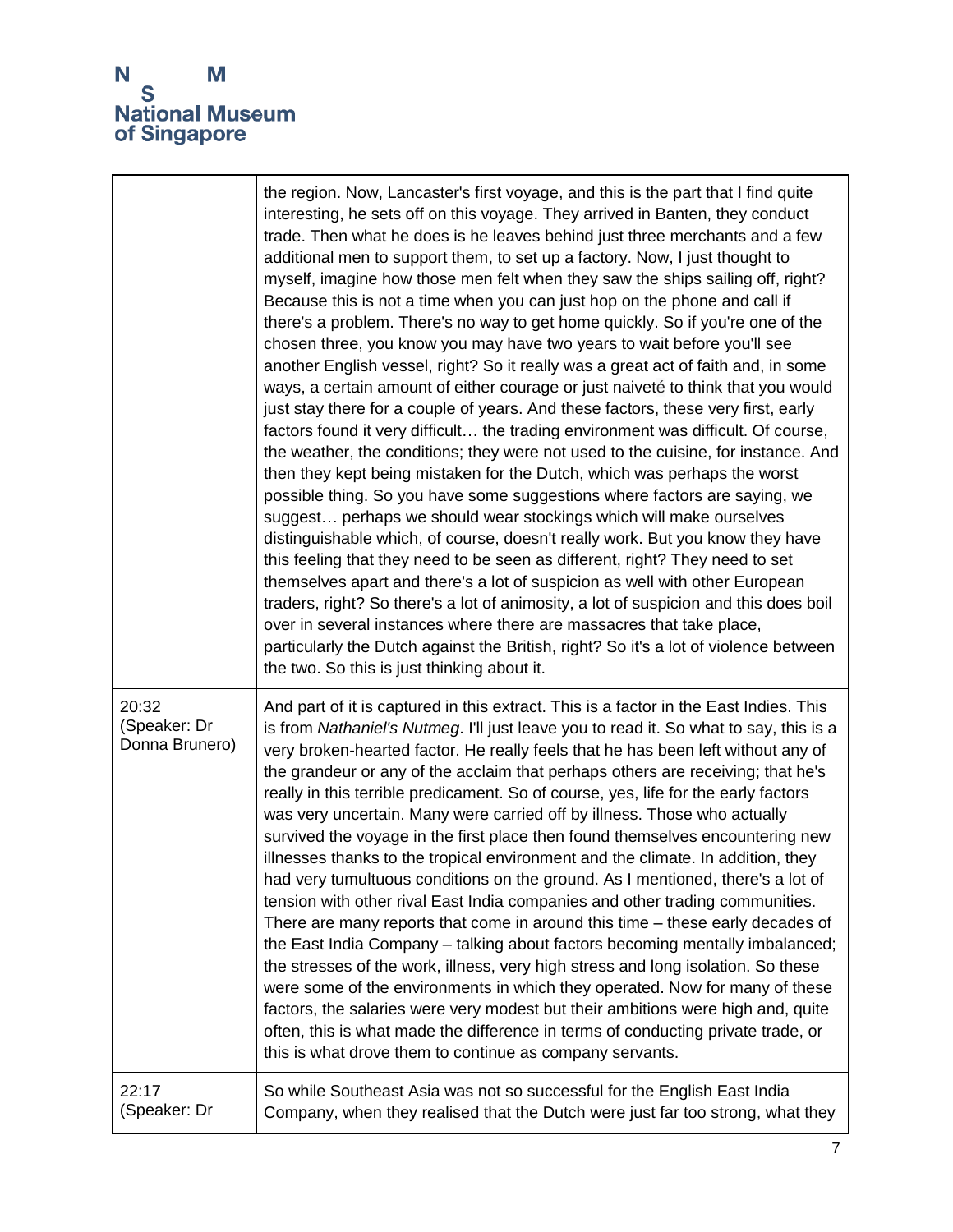| Donna Brunero)                          | did was they shifted their attention to the South Asian continent, so to India, and<br>they found that this was much more successful for them to first gain a foothold<br>and then to slowly build on this. So I won't go into too much detail, but they<br>established themselves in Madras, in Bombay and they managed to secure a<br>Bengal village of Calcutta, which would go on to become this great port. Surat<br>was where they first had a factory in India. And I thought I'd put up this image.<br>This is often described as the English factory. I put a question mark because in<br>some scholarship it appears as the Dutch factory and it's basically the same<br>picture. So you do wonder, how does that happen? It happens because the<br>company didn't build this. This was originally a mint. They're allowed to lease it.<br>So a wealthy merchant allowed them to lease it and after about three years<br>when they'd made repairs, they were told, "Your lease is up. The Dutch are<br>moving in," right? So this is often what happened. You had to cultivate favour<br>with local merchants, with local rulers, and so the East India Company in this<br>period – the 1600s and into the 1700s – is actually quite uncertain with its<br>position in the Asia trade. It's really trying to carve out a position for itself. But it<br>increasingly focuses its attention on India as the base for its operations. |
|-----------------------------------------|-----------------------------------------------------------------------------------------------------------------------------------------------------------------------------------------------------------------------------------------------------------------------------------------------------------------------------------------------------------------------------------------------------------------------------------------------------------------------------------------------------------------------------------------------------------------------------------------------------------------------------------------------------------------------------------------------------------------------------------------------------------------------------------------------------------------------------------------------------------------------------------------------------------------------------------------------------------------------------------------------------------------------------------------------------------------------------------------------------------------------------------------------------------------------------------------------------------------------------------------------------------------------------------------------------------------------------------------------------------------------------------------------------------------------------------------------|
| 23:57<br>(Speaker: Dr<br>Donna Brunero) | And this is a wonderful picture that sort of captures something of this earlier<br>period. And this was, again, the provenance of images I know it's not great,<br>but this is a photograph I took while at the Artist and Empire exhibition. It really<br>caught my eye because here you have an East India Company officer. Look at<br>the way he chooses to have his portrait painted. It really speaks to what the<br>historian Christopher Bayly would call "an age of collaboration", an era in which<br>there is an embracing of cultures. There's almost an idea of the English serving<br>an apprenticeship of sorts; of learning how a trade operates; of learning about<br>networks and commodities. But by the mid-1700s to the 1800s, this all shifts.<br>The company is no longer so much a commercial entity as being a political and<br>a territorial entity in India. So it really capitalises on Mughal decline and what<br>you have is a hardening of views and along racial lines as well. So you don't<br>see this sort of portraiture occurring in the 1800s anywhere near as much as in<br>this earlier period. So I just thought it was really quite an interesting image.                                                                                                                                                                                                                                            |
| 25:15<br>(Speaker: Dr<br>Donna Brunero) | So here we have now you could see this is around the 1800s. This really<br>gives you a sense of ports. Yeah, I've just pulled this out of a World History. Our<br>library doesn't have a copy. I'm going to put in a request. I couldn't find it in our<br>library so this is a screenshot desperation but I think it works. This gives<br>you a sense of just how extensive the networks are for the company, where you<br>have main ports. And the idea that ports are all in hierarchies. You have really<br>key factories, you have subsidiary factories, you have the networks of flows in<br>between them, whereas Singapore is not so much mentioned here. So this is a<br>bit pre-1819. And, at any one time, you only have a few hundred factors<br>operating in the Asia trade. But you have thousands of others, whether they're                                                                                                                                                                                                                                                                                                                                                                                                                                                                                                                                                                                                   |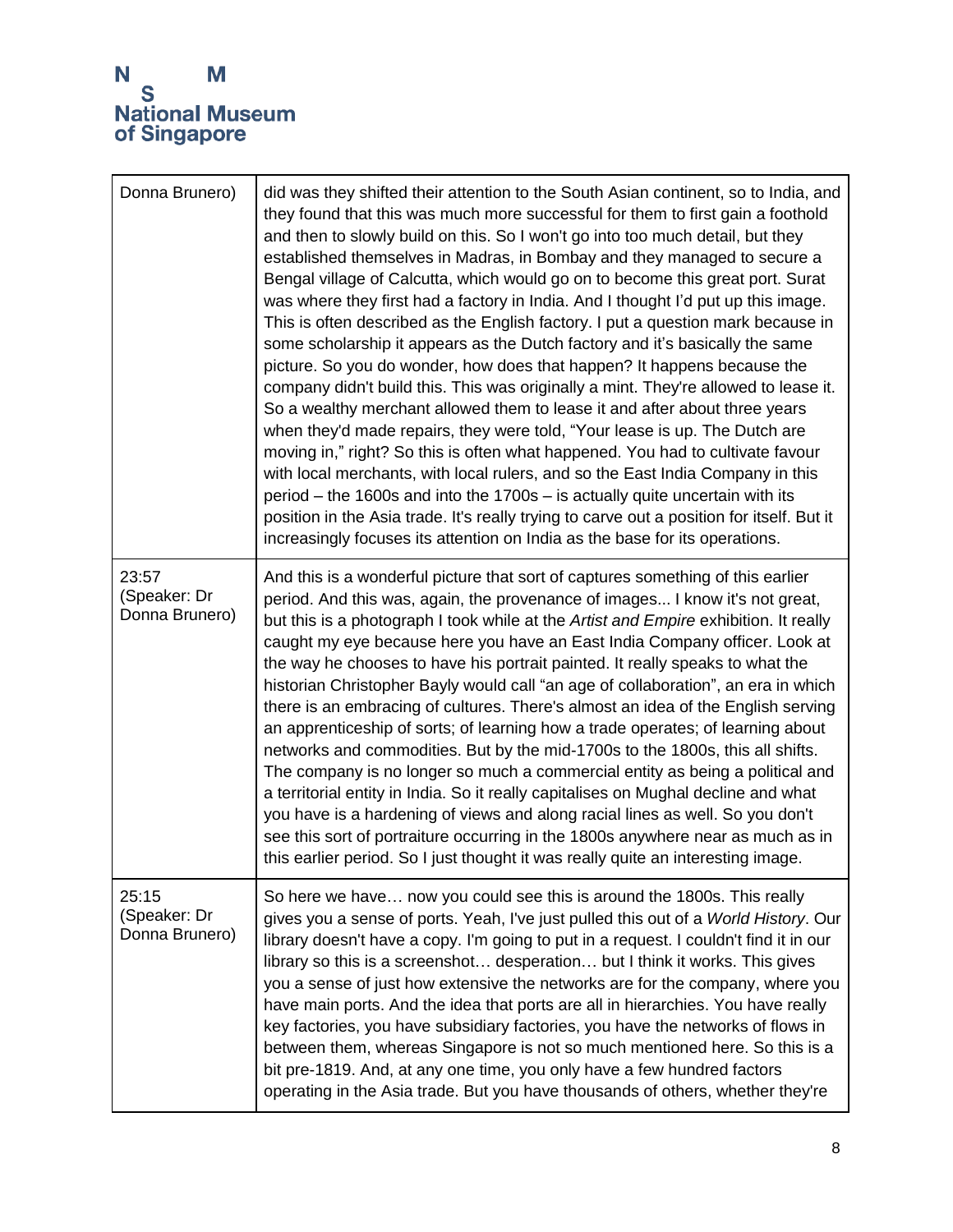|                                         | soldiers or sailors or in associated positions, right? So it's only a few hundred<br>that are really representing the company as such.                                                                                                                                                                                                                                                                                                                                                                                                                                                                                                                                                                                                                                                                                                                                                                                                                                                                                                                                                                                                                                                                                                                                                                                                                                                                                                                                                                                                                                                                                                                                      |
|-----------------------------------------|-----------------------------------------------------------------------------------------------------------------------------------------------------------------------------------------------------------------------------------------------------------------------------------------------------------------------------------------------------------------------------------------------------------------------------------------------------------------------------------------------------------------------------------------------------------------------------------------------------------------------------------------------------------------------------------------------------------------------------------------------------------------------------------------------------------------------------------------------------------------------------------------------------------------------------------------------------------------------------------------------------------------------------------------------------------------------------------------------------------------------------------------------------------------------------------------------------------------------------------------------------------------------------------------------------------------------------------------------------------------------------------------------------------------------------------------------------------------------------------------------------------------------------------------------------------------------------------------------------------------------------------------------------------------------------|
| 26:19<br>(Speaker: Dr<br>Donna Brunero) | So let's move on to 1800 and then I'll just delve into the three questions that I<br>had. By 1800, you've got the company as both a territorial and a political power.<br>So this is one way to look at it. It has a vast network $-$ as I just featured $-$ where<br>you have factories and subsidiary territories. You have a very regular route that<br>ships begin to follow. So whereas in the 1600s, and even into the 1700s,<br>voyaging was a bit uncertain. By 1800, you had a pretty good sense of which<br>ports you would stop at. So there is a real routine to where you stop if you're<br>being sent from London to Calcutta, for instance. You have a much better<br>sense of which routes are preferred, which ports are preferred for certain<br>commodities, so it's a much more certain environment. There are still risks, of<br>course, but there's much more certainty. And then what you have is a very<br>extensive staff. So the company has really grown to, I think, perhaps, its largest<br>extent. The EIC numbers really peaked. Scholars start to estimate it and they<br>say, looking at the company, if you're beginning to look at those who are on the<br>sea, those who are at home, those who are connected in domestic trades, and<br>you begin to take some of the armed forces into consideration, you're looking at<br>90,000, 100,000. Then you have the East India Company army, which is<br>another mass again. So you're really looking at very massive numbers that are,<br>one way or another, connected to the company. So this is Huw Bowen that tries<br>to run out the estimates looking at domestically and beyond.    |
| 28:04<br>(Speaker: Dr<br>Donna Brunero) | So this comes to a good question. Let's take a step back. So I've talked about<br>voyages, I've talked about factors. How did you find work in the company? This<br>would really be the question, right? Who did they employ? How did you get<br>employed? Of course, they have a lot of staff. You have a lot of staff that are<br>hired on a really temporary basis. So if you're guarding a warehouse, for<br>instance, or you're working on the docks, you may be much more on a contract<br>or hired - even on a daily basis - to pack goods, for instance. But those really<br>elite positions? That's something else. If you were to become a writer - which<br>is, of course, when you think about how most would want to start, it would be as<br>a writer – you needed a personal recommendation from one of the company's<br>directors. Now the interesting thing is, of course, directors had a certain number<br>of recommendations they could give every year. This is where, you can<br>imagine, it is open to all sorts of corruption, all sorts of distortion. Parkinson,<br>who wrote a really classic work called Trade in the Eastern Seas, which was<br>published in the 1930s, said that it was really admirably suited for any corrupt<br>purpose. So this was his assessment. Actually, I think he's got something<br>because, basically, directors had a certain number of candidates that they could<br>nominate. And usually, it's the son or the friend of an acquaintance. But there<br>was no real rigour in checking whether they had aptitude or if the candidate<br>who was interviewed was, in fact, the person who started work with the |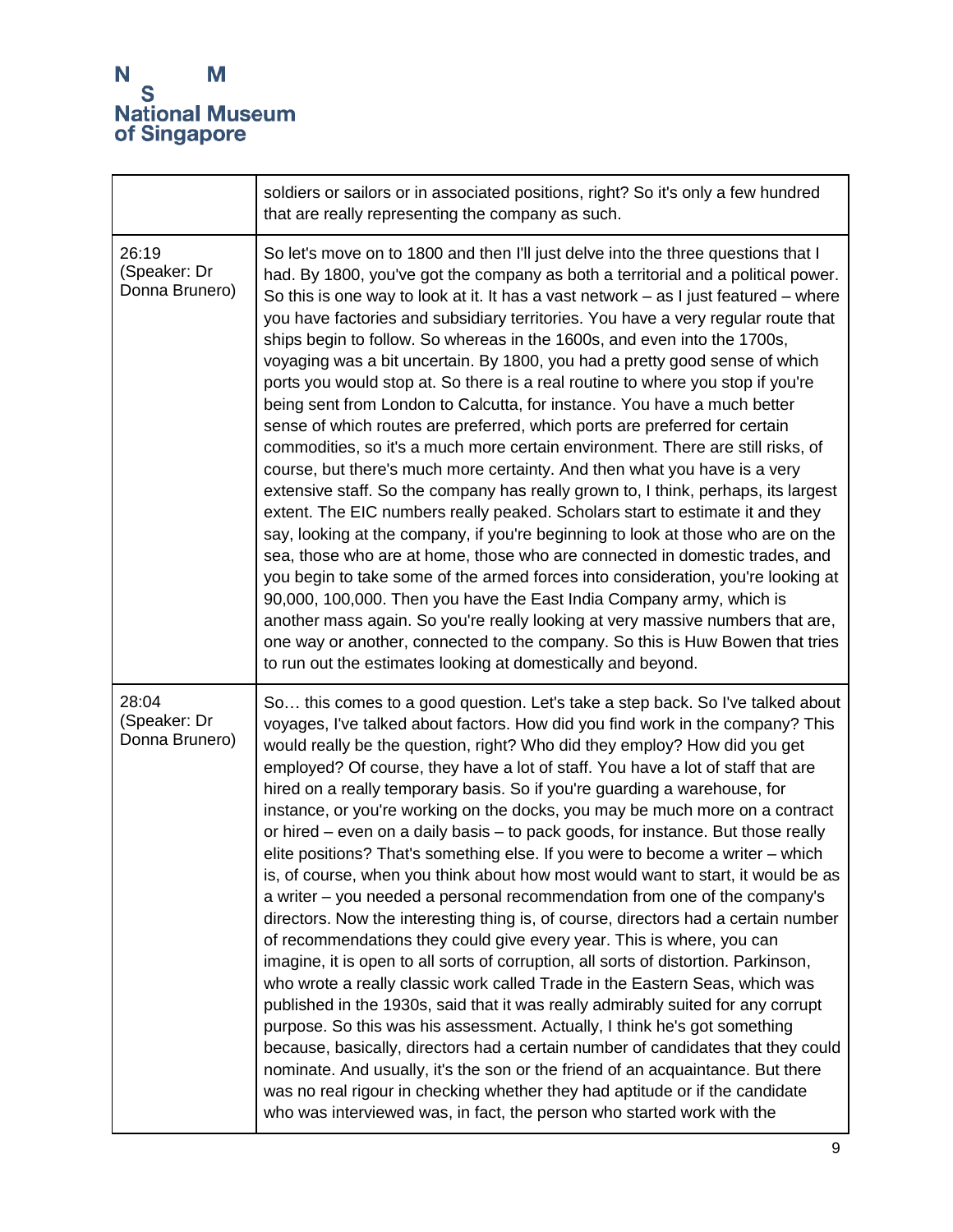### M N **National Museum** of Singapore

company. So can you see how there can be problems there? So I was thinking about that and I thought, oh you might just have someone that interviews really well, and then you just put in your less remarkable son into the position, right? These are some of the things that happened. And some directors were much more blatant. What they would do is simply advertise that they had recommendations that you could then purchase. So again, this whole process… it's not like the present day where you send in your CV and see how you go. You really needed to know somebody and to be recommended. And it's generally the middle classes that were hired. Now one of the other really fascinating aspects was, okay, so if you're hired as a writer, you serve an apprenticeship, how could they guarantee that you actually stayed with the company, particularly if you were sent to Asia? Because it's really tempting to just set out on your own and to really launch into business, for instance. Part of the guarantee was that any new company servant was forced to pay a bond. The bond, at the time, was between 200 pounds and 500 pounds. So this is around the 1800s… estimate's, now, that's around 30,000 pounds. So this is a really massive amount. And usually friends, families and others would have to come together to put together this bond. So basically, the idea was then, it was a great deterrent, right? If you wanted to go off and do something else, you knew that the penalty would be extremely high on the family. So again, this is something to consider because, quite often, there are accounts where someone will start with a career in the company and then once they come into money, they abandon the company very quickly. A good example is James Brooke who becomes the first Rajah, the White Rajah of Sarawak. He started with the East India Company, only lasted a little while, because when his father passed away, he came into a lot of money. So he bought himself a ship and went off and you have the White Rajah of Sarawak as a result. So basically, he could afford to leave the company and have financial independence. So this is something that company servants sometimes looked for. So what made the company an attractive option for work? Because I've just talked about the voyages being a bit uncertain, risks at sea, life... you know, at least some of the dangers of being very isolated in a factory... One of the big attractions was the idea that you could conduct private trade and it really could be quite lucrative. The other aspect was company life often became family life. So a father would be in the company, then his sons would also be in the company, and it would set up the entire family in terms of employment and sustaining the family in terms of wealth. 32:33 (Speaker: Dr Donna Brunero) Okay, so let's look at travelling to Asia. This is the voyaging part. So here's one image of an East Indiaman. And if you go through the exhibition, *An Old New World*, you'll see some wonderful images of East Indiamen and they've even got some cross-sections, so you get a sense of just how they packed goods. I mean, one of the big concerns for East India Company vessels was how many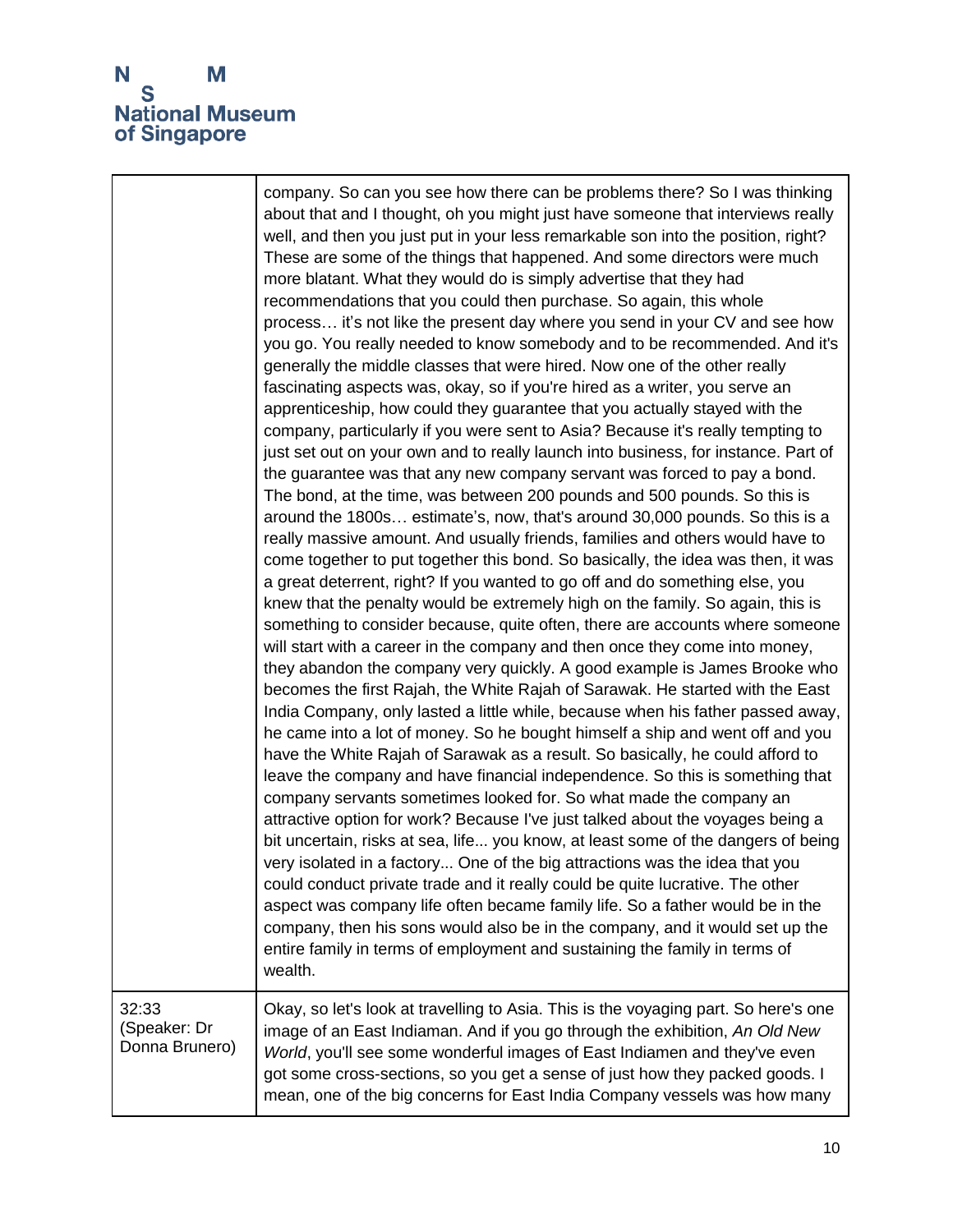|                                         | cannons could you carry, as opposed to how much cargo. Because you wanted<br>to be able to defend yourself but not too much because you needed to stack in<br>the cargo, right? So there's always this tension. So this is an East Indiaman,<br>just sort of a classic East Indiaman. As I mentioned, it can be used, maybe up<br>to six voyages. Early voyages and actually many voyages could be arduous<br>and quite often precarious. You were faced with storms, you could be<br>becalmed, or you could be attacked by pirates. So these were all possibilities.<br>Ships were battered with high seas and, quite often, supplies would run low. A<br>round trip to the Indies could take up to 18 months $-$ often much longer $-$ just<br>depending on the weather. So for a ship to be travelling around the Indies, and<br>trading and then returning, it could take anywhere from two to five years. So it<br>just depended on the particular voyage. So over its entire history, the company<br>had 4,600 separate sailings. Only 231 of these sailings ended in disaster,<br>where you have vessels being reported wrecked or damaged. You have a<br>number that just disappeared at sea. So about 30 disappeared at sea, most<br>likely falling victim to storms. So you do have an attrition rate. You also have<br>instances of ships catching on fire, and this is something we can relate to, in<br>terms of thinking about Stamford Raffles and his experiences when he was<br>leaving Southeast Asia and the Fame catching on fire. So fires, definitely, were<br>also a concern.                                                                                                                                                                                                                                          |
|-----------------------------------------|-----------------------------------------------------------------------------------------------------------------------------------------------------------------------------------------------------------------------------------------------------------------------------------------------------------------------------------------------------------------------------------------------------------------------------------------------------------------------------------------------------------------------------------------------------------------------------------------------------------------------------------------------------------------------------------------------------------------------------------------------------------------------------------------------------------------------------------------------------------------------------------------------------------------------------------------------------------------------------------------------------------------------------------------------------------------------------------------------------------------------------------------------------------------------------------------------------------------------------------------------------------------------------------------------------------------------------------------------------------------------------------------------------------------------------------------------------------------------------------------------------------------------------------------------------------------------------------------------------------------------------------------------------------------------------------------------------------------------------------------------------------------------------------------------------------------------------------------------|
| 34:53<br>(Speaker: Dr<br>Donna Brunero) | Now, how can we trace some of the information related to voyaging? One way<br>to gain insights would be through looking at journals of East India Company<br>staff. And this is an example. This is part of the extracts of the journal. This is<br>Robert Ramsay who was hired as an East India Company cadet. So he was<br>going into military service for the company. His father was in the company and<br>his brother was in the company. When Ramsay – he's quite a young man – he<br>sets out from Gravesend, so from London travelling to Calcutta The year is<br>1825 and he very diligently keeps a journal, which is great for me because then<br>I can read it. I'm sure he wasn't keeping it just for me but it sometimes feels like<br>that. So I found this journal at the National Maritime Museum in Greenwich.<br>Amitav Ghosh, the author and scholar, has written about this journal as well,<br>written about Ramsay's account of voyaging. And it's really quite fascinating<br>because of the level of detail. And this one voyage alone, it's in the 1800s. It's<br>sort of around the period that we're thinking about Singapore having being<br>created. Gives you a sense of what it would have been like voyaging to Asia.<br>And, in this case, you've got someone who is voyaging for the first time. The<br>other thing I have to point out is the handwriting is so fine, the penmanship.<br>Thinking - seeing - that you're on a ship, this is pretty impressive. I've read<br>exam scripts that don't look anything like that, right? So I usually tell my<br>students, because they do sometimes I've got some students here, but it's<br>okay. Sometimes students do say in the exam hall, they say, "Oh prof, I'm not<br>used to handwriting", and I say, "Look, I imagine that it's been written on the |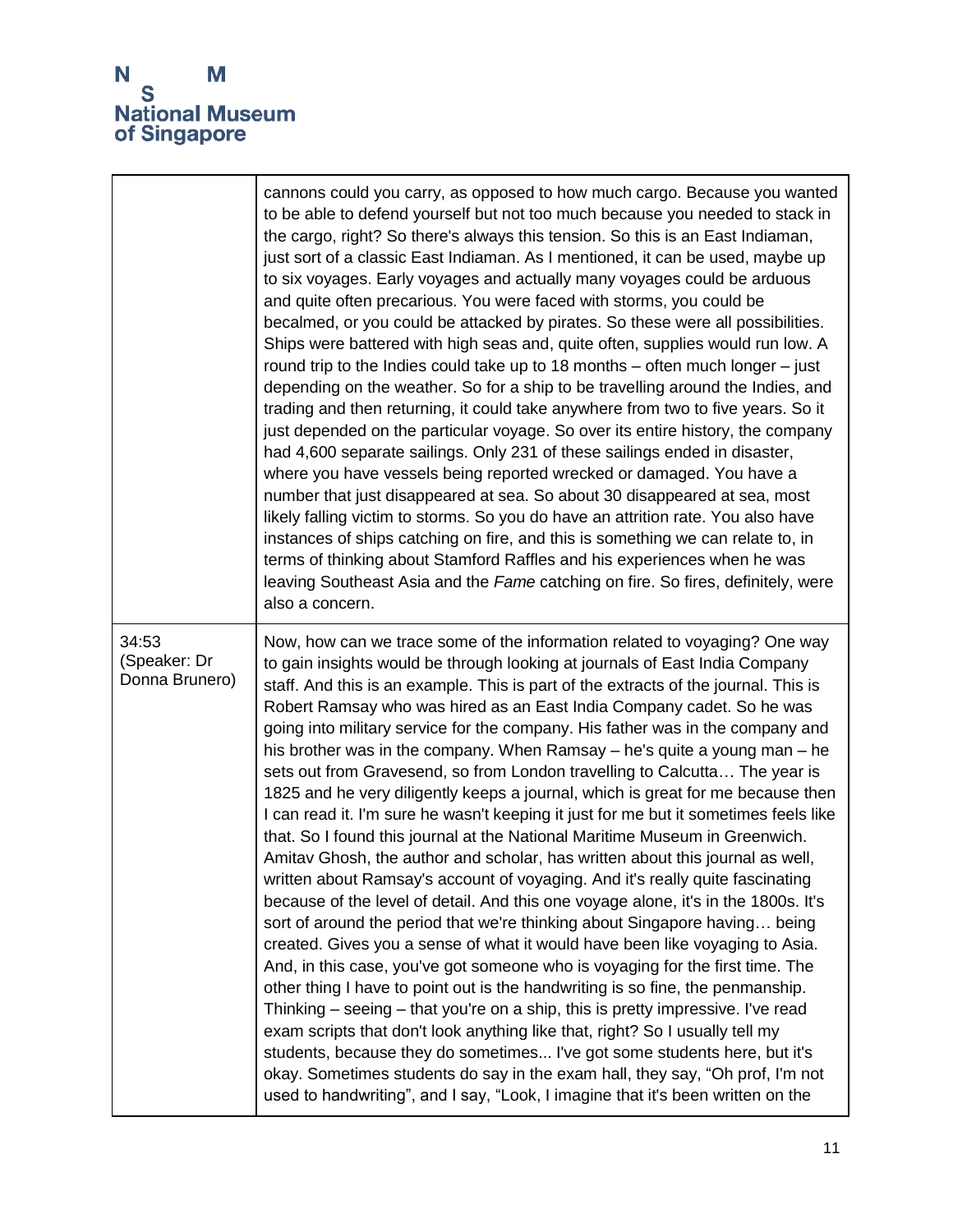### N M **National Museum** of Singapore

deck of a ship." Get into the spirit, it's okay. But this is actually very nice, in terms of a cursive. It's about 150 pages, the journal, and it really gives you a lot of detail. What you get is a sense of the daily routine on board an East Indiaman. And actually, it's pretty dull. There's not a lot of excitement. It's part and parcel of life at sea. It can be mundane when it's day after day waiting for favourable winds, for instance. Part of Ramsay's big dilemma is how do you find space in your cabin? The cabins are small. He has a chest. He keeps packing it and unpacking it. He finds things go mouldy so he hires one of the fifers to help clean his clothing, for instance. So these are very much the experiences of sailing for long distances. Even the act of keeping a journal becomes really important, keeping the journal. And this is where historian Jeffrey Auerbach talks about it. He has a work called *Imperial Boredom*, which is quite fun to read. So he talks about empire and how empire could be tremendously dull. There's a grandeur aspect, there's adventure and, you know, those aspects of empire, but he says, "Yeah, but at the end of the day, empire could be terribly tedious for people." And I do like that comment because actually journals were sometimes a way of telling – recording – the stories about what you're doing, but also it was a measure of being industrious; of having the discipline to sit and write. Because even though you don't feel you've got much to write, the fact that you are sitting and you are writing shows that… demonstrate that sort of character and resolve. And I think young Ramsay, in some ways, likes to reflect that in his writing. Ramsay talks about all sorts of different things. Unremarkable days, threats at sea where they saw sails that they didn't recognise and they were told to get their weapons ready. But alas, nothing happened. The loss that he felt when a fellow cadet died during the voyage, and this was a young cadet who was also just starting out with the company and had actually boarded the vessel in London unwell. And he said, you know… and that lament that the family should not have encouraged him to go, because he just wasn't [feeling well] as the voyage continued. And then he talked about passengers experiencing severe seasickness and how some of them resolved − and these were paying passengers on an East Indiaman − they would just get off at the Cape and wait for a ship to take them home. They'd already had enough, right? So this was quite interesting. Part of Ramsay's preoccupation was preparing himself for ports of call. So preparing for ports of call. What he would do is look at which port he would be stopping at, and he would try and get hold of things like newspapers – anything he could find from other crew, other members on board the ship. What he would try and do is work out who was based at which port and whether he knew any of these names or whether he recognised them, because then you would have a list of who you should go calling on, who you should say hello to. So who do you make yourself known to, whenever you're stopping? He would try and get hold of newspapers and scour them for details of appointments. Once again, people who may have known his father, or who may know his brother, that he could then also leverage in terms of an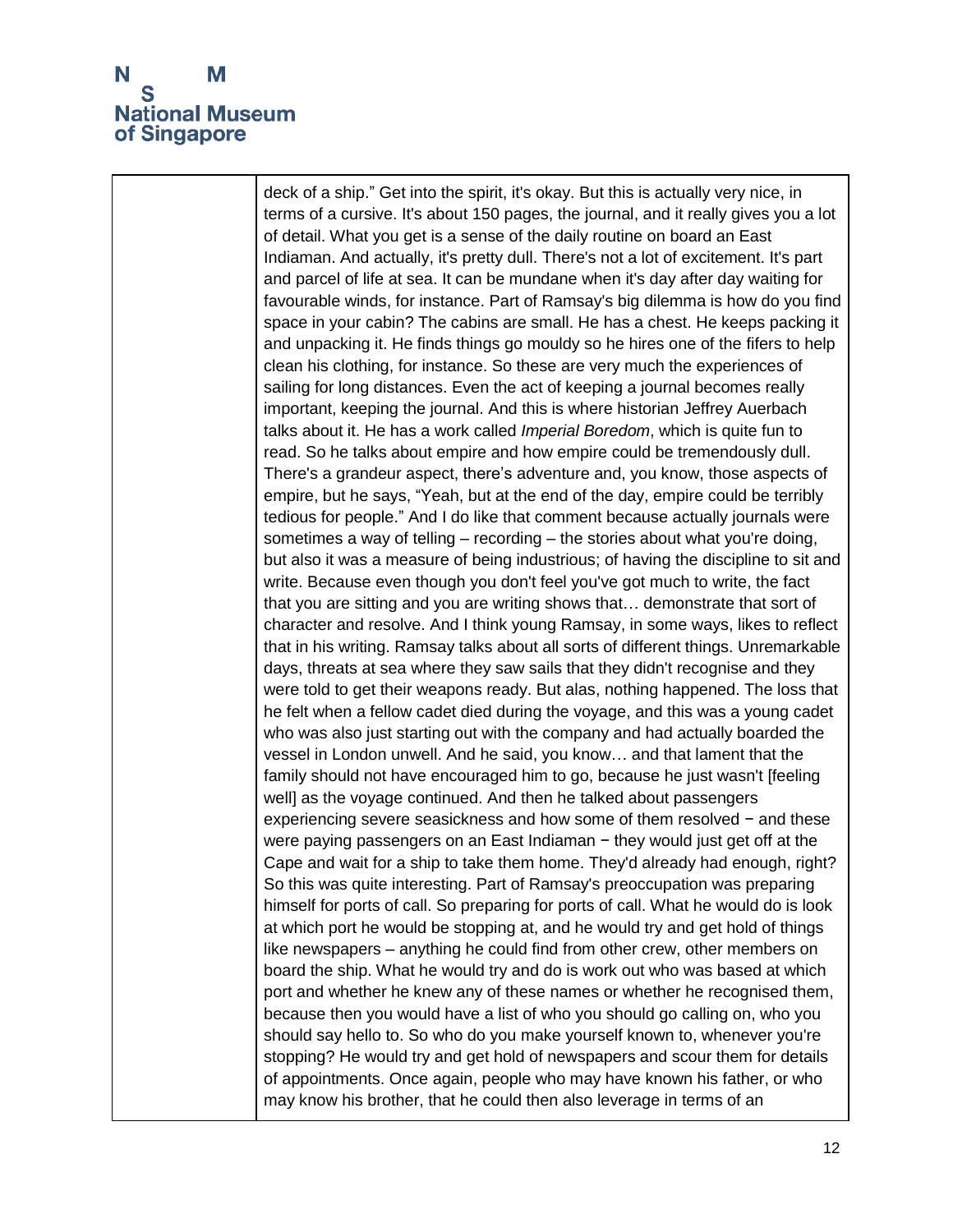|                                         | introduction. So it really shows you, in some ways, just through one journal,<br>how much the company was about personalistic connections. It was very much<br>about who you knew. And that really dictated a lot of your movement within the<br>company. A parallel would be thinking about Stamford Raffles and the way that<br>he writes, very frequently, to a number of influential figures. Quite often, this is<br>the cultivating of contacts who would become patrons and would help your<br>career. So let's just think here.                                                                                                                                                                                                                                                                                                                                                                                                                                                                                                                                                                                                                                                                                                                                                                                                                                                                                                                                                                                                                                                                                                                                                                                                                                                                                                                                                                                                                                                                                                                                                                                                                                                                                                                                                                                                                                                                                                                                                                                                                                                                                                                                                                                                                                                                                                     |
|-----------------------------------------|---------------------------------------------------------------------------------------------------------------------------------------------------------------------------------------------------------------------------------------------------------------------------------------------------------------------------------------------------------------------------------------------------------------------------------------------------------------------------------------------------------------------------------------------------------------------------------------------------------------------------------------------------------------------------------------------------------------------------------------------------------------------------------------------------------------------------------------------------------------------------------------------------------------------------------------------------------------------------------------------------------------------------------------------------------------------------------------------------------------------------------------------------------------------------------------------------------------------------------------------------------------------------------------------------------------------------------------------------------------------------------------------------------------------------------------------------------------------------------------------------------------------------------------------------------------------------------------------------------------------------------------------------------------------------------------------------------------------------------------------------------------------------------------------------------------------------------------------------------------------------------------------------------------------------------------------------------------------------------------------------------------------------------------------------------------------------------------------------------------------------------------------------------------------------------------------------------------------------------------------------------------------------------------------------------------------------------------------------------------------------------------------------------------------------------------------------------------------------------------------------------------------------------------------------------------------------------------------------------------------------------------------------------------------------------------------------------------------------------------------------------------------------------------------------------------------------------------------|
| 40:27<br>(Speaker: Dr<br>Donna Brunero) | So again, thinking about this voyage, the Cape of Good Hope was absolutely<br>the highlight of every voyage because this was one of the main ports of call by<br>1800. Smaller stops were fewer and fewer. Nearly every account that stopped<br>at the Cape of Good Hope would talk about the foods that were available, what<br>you could drink, and how sick it made you. I think this is maybe Ramsay's<br>journal is tilted a little bit that way because he's a young man. But yeah, there's<br>this excitement about fresh fruit; how much you could eat until you really get<br>stomach pains, whether you should buy a monkey or not. These are important<br>questions that sort of came up. And what would you do with it once you bought<br>it? Could you keep it in your cabin? You know, this is always the question. What<br>do you do? The cadets were so excited when they saw Table Mountain that the<br>captain had to admonish them for a lack of decorum, because they're basically<br>fighting each other to get on board the smaller vessel, a smaller ship to get to<br>shore. So you've got that real excitement to actually set foot on land and go<br>exploring. So, and I've mentioned illness and boredom, so I won't go over that<br>again. Part of the voyaging, as I mentioned, this journal writing you study as<br>well. Partly what Ramsay is doing and many other young recruits to the<br>company would study languages while they travelled. The idea was it would<br>equip you with some skills once you arrived in your designated port. So this<br>was one of the things you were meant to do. Company men and company ships<br>quite often carry books. And these were intended to be deposited at different<br>factories, with the idea that factories would establish libraries. Now this seems<br>great, that the company has such concern about reading material for its<br>employees, but partly, it's an underlying concern about the moral welfare of<br>company employees that are left alone for too long or left to be influenced by<br>their surroundings. So the idea that you could provide them with adequate<br>materials to occupy their time. Then when they were bored on board a ship, as<br>I'm saying with boredom, what did you do? You staged performances, you had<br>competitions and you engaged in a bit of natural history. They caught sharks<br>and saved the jaw, for instance, saved the teeth. Or they'd haul up a bucketful<br>of jellyfish to examine them and just tip them overboard again once they died.<br>So it didn't make a lot of sense, but it was something that you would do to pass<br>the time, but also to engage in natural history. I think it's in Ramsay's journal<br>that there's mention of penguins being good eating. I haven't read that |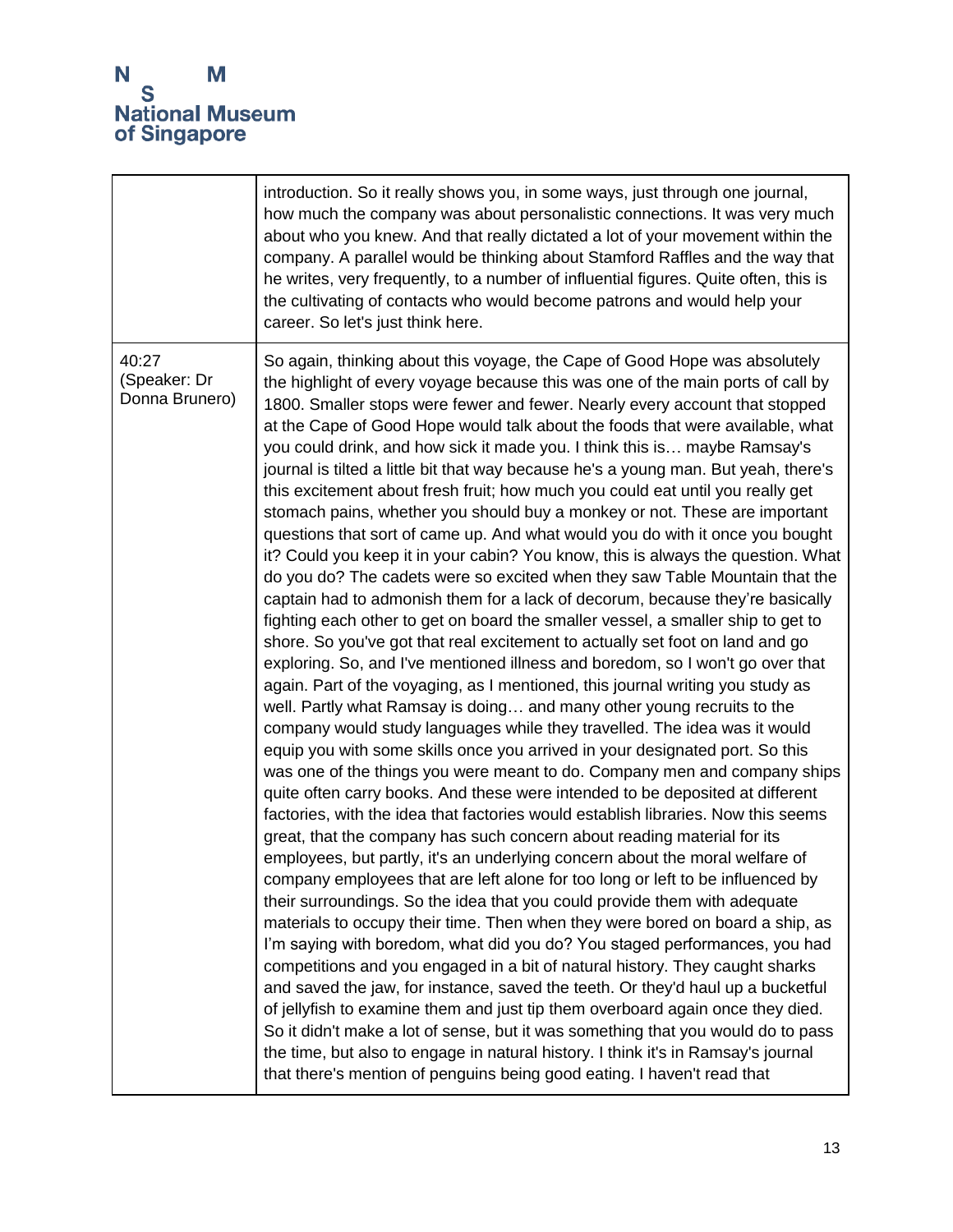|                                         | anywhere else. So obviously you engage in a bit of trying, perhaps, things that<br>you had never tried eating before.                                                                                                                                                                                                                                                                                                                                                                                                                                                                                                                                                                                                                                                                                                                                                                                                                                                                                                                                                                                                                                                                                                                                                                                                                                                                                                                                                                                                                                                                                                                                                                                                                                                                                                                                                                                                                                                                                                                                                                                                                                                                                                                                                                                                                                                                                                                                                                                                                                                                                                                                                                        |
|-----------------------------------------|----------------------------------------------------------------------------------------------------------------------------------------------------------------------------------------------------------------------------------------------------------------------------------------------------------------------------------------------------------------------------------------------------------------------------------------------------------------------------------------------------------------------------------------------------------------------------------------------------------------------------------------------------------------------------------------------------------------------------------------------------------------------------------------------------------------------------------------------------------------------------------------------------------------------------------------------------------------------------------------------------------------------------------------------------------------------------------------------------------------------------------------------------------------------------------------------------------------------------------------------------------------------------------------------------------------------------------------------------------------------------------------------------------------------------------------------------------------------------------------------------------------------------------------------------------------------------------------------------------------------------------------------------------------------------------------------------------------------------------------------------------------------------------------------------------------------------------------------------------------------------------------------------------------------------------------------------------------------------------------------------------------------------------------------------------------------------------------------------------------------------------------------------------------------------------------------------------------------------------------------------------------------------------------------------------------------------------------------------------------------------------------------------------------------------------------------------------------------------------------------------------------------------------------------------------------------------------------------------------------------------------------------------------------------------------------------|
| 43:14<br>(Speaker: Dr<br>Donna Brunero) | Now, let's think further about some of the challenges. I've alluded to some.<br>Ships shipboard life is not glamorous at all. Master and Commander makes it<br>look fantastic if you think about Russell Crowe. I'm a huge fan of that film. I<br>watched it many times with my students, but it's not glamorous. The crews were<br>cramped below decks. Cadets - it's not much better. Your diet would worsen as<br>the voyage continued. You were really reliant on the captain to have a good<br>sense of navigation, because sometimes captains would miscalculate. In<br>Ramsay's case, they miscalculated and it cost them another week and a half at<br>sea. So these types of miscalculations they'd been tracking too far south, I<br>think it was. So you do have this occurring. And really, this meant that your<br>supplies of food and the type of food you received would sort of dwindle. You<br>would only take on fresh fruit and meats, for instance, when you were at a port<br>of call. Let's look at illness a little bit. Some voyages, some vessels, undertook<br>journeys to Asia with relatively few fatalities. However, others were stricken with<br>illness. The "bloody flux" was one particular scourge which, of course, refers to<br>dysentery. And the company – and this is even from the early years – were very<br>concerned about the high attrition rate and the welfare of the company men and<br>of their crew. And this is where they turned to John Woodall who becomes the<br>author of this book called The Surgeon's Mate which becomes really the go-to<br>resource for any surgeons travelling on company ships. And so the company,<br>quite early on, decides to appoint surgeons to ships. You find that the Scottish<br>tend to move into this position, and there's sort of a running joke that the Scots<br>dominate the roles of ship surgeon and assistant. So again, how people carve<br>out a particular path for themselves. This guide was one that was used over<br>many decades for treating diseases, for accidents on board ships as well. And<br>Woodall also oversaw the provisioning of medical supplies. So every East India<br>Company vessel would basically have a medical kit with it. Now this is<br>basically, you can see that the company is concerned about welfare. But there's<br>the reality as well. If everybody dies, who's going to sail the ship? And there<br>really is that concern that you needed such a constant turnover of crew. So<br>what do you do? You try and keep them healthy at least, and try and keep them<br>well. If you did fall ill, you did have medical backup, medical support. |
| 46:01<br>(Speaker: Dr<br>Donna Brunero) | This is an example. This was basically one of the medical kits, talks about<br>gentle reader. It gives you the uses of each of these instruments. I leave them<br>to your imagination, but you can see the big amputation saw across the middle.<br>Now this photograph this image is from an exhibition actually, at the Maritime<br>Museum in Perth had this on display, and it was a whole exhibition called<br>Tough Medicine. So and I thought that was quite apt. They didn't warn me. I<br>went there after lunch and that was a bit like "ah". That's something you really<br>need to think through. But yeah. So basically, one of the things, if you fall ill at                                                                                                                                                                                                                                                                                                                                                                                                                                                                                                                                                                                                                                                                                                                                                                                                                                                                                                                                                                                                                                                                                                                                                                                                                                                                                                                                                                                                                                                                                                                                                                                                                                                                                                                                                                                                                                                                                                                                                                                                                   |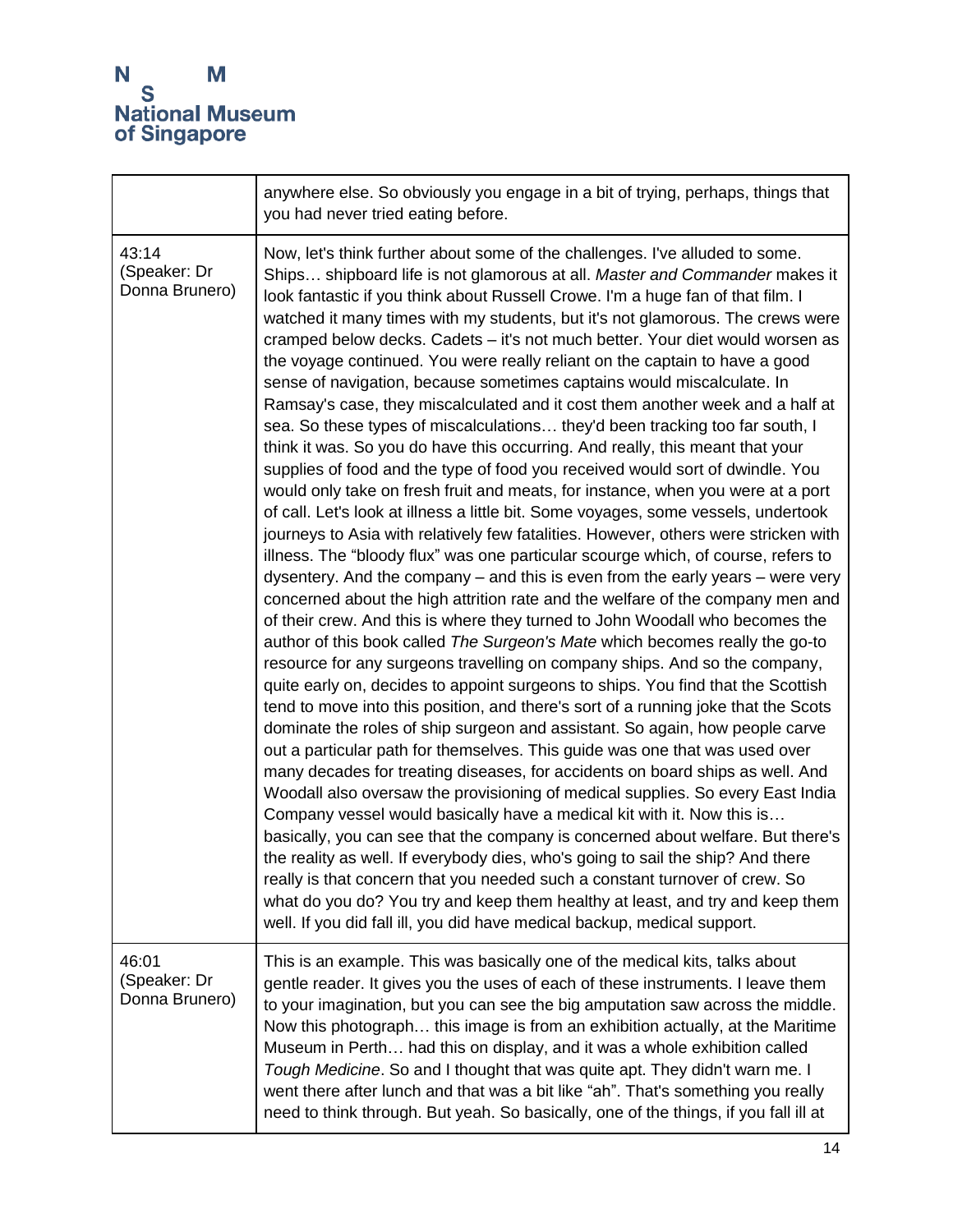|                                         | sea, surviving the cure was quite the challenge in itself. I think if you survived<br>the cure, you are well on your way.                                                                                                                                                                                                                                                                                                                                                                                                                                                                                                                                                                                                                                                                                                                                                                                                                                                                                                                                                                                                                                                                                                                                                                                                                                                                                                                                                                                                                                                                                                |
|-----------------------------------------|--------------------------------------------------------------------------------------------------------------------------------------------------------------------------------------------------------------------------------------------------------------------------------------------------------------------------------------------------------------------------------------------------------------------------------------------------------------------------------------------------------------------------------------------------------------------------------------------------------------------------------------------------------------------------------------------------------------------------------------------------------------------------------------------------------------------------------------------------------------------------------------------------------------------------------------------------------------------------------------------------------------------------------------------------------------------------------------------------------------------------------------------------------------------------------------------------------------------------------------------------------------------------------------------------------------------------------------------------------------------------------------------------------------------------------------------------------------------------------------------------------------------------------------------------------------------------------------------------------------------------|
| 46:53<br>(Speaker: Dr<br>Donna Brunero) | And that just points me to thinking about mortality in general. Disease, illness<br>and injury were indeed all possibilities when you were travelling to Asia. When<br>you faced long periods at sea, and relatively unknown and unfamiliar climates.<br>And there are inscriptions in many, many graveyards around the port cities of<br>Asia that speak as a testament to this. It's really a silent reminder when you<br>think about the high mortality rates. And I've highlighted one. This is from<br>Macau, from the Protestant Cemetery in Macau. This is one of Captain William<br>Huddart, and they talk about him suffering from a long illness, a long and<br>painful illness. And he died at the age of 24. So this, again, just gives you a<br>sense of the way that a tribute to his suffering is etched into his gravestone.<br>What it might also make us think about is, how long did it take for you to adjust<br>to life in Asia and in the service? It was believed that it took you five years to<br>acclimatise, but many company servants only lasted two seasons, only survived<br>through two seasons. So you're quite lucky if you lasted two monsoon seasons,<br>actually. It also brings to light the notion of promotion. How did you get<br>promoted? Quite honestly, in some cases, it was just a matter of outlasting your<br>fellow cadets. Really, when you look at it because, quite often, if you've got<br>this high mortality rate, you had to have, of course, some aptitude, but you<br>didn't have to be brilliant, necessarily. You just had to outlast others around<br>you. |
| 48:32<br>(Speaker: Dr<br>Donna Brunero) | So this is just thinking about some aspects. Let's now turn to factory life<br>because this is the other thing that we're going to look at. Once you're in port,<br>what does factory life entail? What I want to do here is just look briefly at what I<br>would call any port. So it's a bit of a typology. Some factories were very large,<br>as you can imagine, while others had just two or three company men present.<br>They're much smaller operations and this would mean there's a massive<br>difference between your experiences with if you're in a big factory, or if you're<br>sent upriver, for instance, or to one of the smaller factories, your experiences<br>would be very different. What shaped factory life? This is something we might<br>want to consider. The company directors were, by now, very far removed from<br>you. So how could they really ensure what was going on? How were there any<br>controls in place?                                                                                                                                                                                                                                                                                                                                                                                                                                                                                                                                                                                                                                                                       |
| 49:24<br>(Speaker: Dr<br>Donna Brunero) | So a factory, basically, is a trading post where you have a number of company<br>servants or factors residing. And basically, ordinarily, office work was light. You<br>would normally work about three hours in the morning. You would have a long<br>lunch. The long lunch was quite important. There were recommendations for<br>the lunch. Usually, you were meant to have a good five glasses of wine with<br>lunch and this was written in as a description of how one conducts oneself. So<br>a good five glasses. I think you obviously needed to recover after that and you                                                                                                                                                                                                                                                                                                                                                                                                                                                                                                                                                                                                                                                                                                                                                                                                                                                                                                                                                                                                                                     |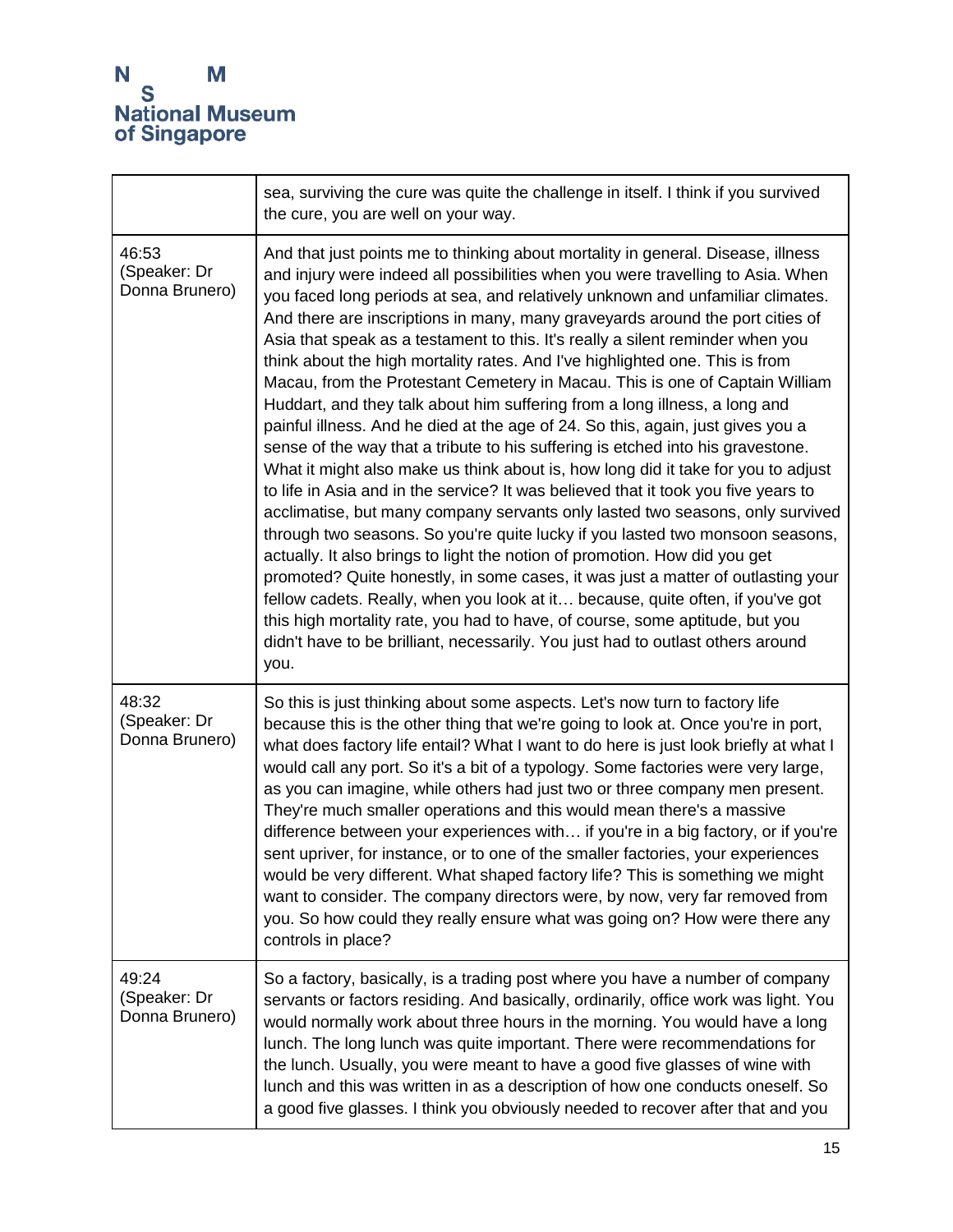|                                         | just come back and you'd work another three in the afternoon. So it's not a<br>really onerous workload or schedule. However, once the ships arrive and you're<br>filling orders, it's extraordinarily busy. So really, I think if you're in a factory, you<br>would soon get a sense of the rhythm of trade, because during the era of sail,<br>it's also dominated by the wind patterns. And so when ships arrive, there would<br>be particular times that you know, at this time of year, it'll be extremely busy. At<br>others, not so and you can really enjoy those five glasses of wine. Factories<br>had a chief factor. He would have assistants then. The factory records would<br>basically be a way of keeping a note of everything that was occurring within the<br>factory.                                                                                                                                                                                                                                                                                                                                                                                                                                                                                                                                                                                                                                                                                                                                                                                                                                                                                                                                                                                                                                                                                                                                                                                                                                                                                                                                                                                                                                                                                                                                                                                  |
|-----------------------------------------|---------------------------------------------------------------------------------------------------------------------------------------------------------------------------------------------------------------------------------------------------------------------------------------------------------------------------------------------------------------------------------------------------------------------------------------------------------------------------------------------------------------------------------------------------------------------------------------------------------------------------------------------------------------------------------------------------------------------------------------------------------------------------------------------------------------------------------------------------------------------------------------------------------------------------------------------------------------------------------------------------------------------------------------------------------------------------------------------------------------------------------------------------------------------------------------------------------------------------------------------------------------------------------------------------------------------------------------------------------------------------------------------------------------------------------------------------------------------------------------------------------------------------------------------------------------------------------------------------------------------------------------------------------------------------------------------------------------------------------------------------------------------------------------------------------------------------------------------------------------------------------------------------------------------------------------------------------------------------------------------------------------------------------------------------------------------------------------------------------------------------------------------------------------------------------------------------------------------------------------------------------------------------------------------------------------------------------------------------------------------------|
| 50:44<br>(Speaker: Dr<br>Donna Brunero) | This is what we'll have a look at. So this is an example of one of the factories at<br>Cossimbazar. This is a smaller factory. It's basically related to or it would<br>report to Madras. So again, it's just an example of a factory. It's not really huge.<br>Every factory would keep a consultation book. The consultation book was a<br>record of all factory business. And the company has this very long tradition of<br>record keeping. And as a result, there are millions of documents. Now one of<br>the great things is that many of these have now been digitised. They are in a<br>digital collection that you can access. I'm happy to send a link. I don't know if<br>you can access all of it but certainly NUS, their library, has acquired some of<br>the collection, and you can basically look at a factory, select number of years,<br>and begin to look at their letters, the commercial transactions, descriptions of<br>goods that they're trading and the prices that they're being traded at over the<br>particular years. You have a record of some of the private trade of company<br>servants, it's kept. You get a sense of reports of the relationships with other<br>trading communities. And all of this is, basically, the company generating all of<br>this information, because one of your jobs is to record everything, which would<br>then be sent, quite often in duplicate, back to London. Quite often, there was a<br>concern about security with documents as well. So if you're writing, say, a letter<br>and you're providing information about the company, you would maybe make<br>two copies, send one on a company vessel and one on another vessel. And this<br>would be to double-check whether letters were being intercepted by rivals, for<br>instance. But basically, when you're in a factory, life revolves around record<br>keeping and reporting. And you're reporting on your fellow factors it was also<br>part of what you're doing. Personnel management, any misdemeanours if<br>someone is particularly drunk, for instance, their salaries would be something<br>that is recorded. Complaints and petitions, particularly to move to other posts, is<br>sometimes also recorded. So factory life was all about keeping records. And, of<br>course, there's a record of sickness and of death as well. |
| 53:04<br>(Speaker: Dr<br>Donna Brunero) | Now let's look at part of this account. This is quite a fun extract. This is a book<br>that was published. It's basically written by a civilian and an officer, as you can<br>see. It's written in the 1800s. It's basically a fun piece. It has a series of images<br>- and I'll put up another one in just a minute - but it's basically a series it's                                                                                                                                                                                                                                                                                                                                                                                                                                                                                                                                                                                                                                                                                                                                                                                                                                                                                                                                                                                                                                                                                                                                                                                                                                                                                                                                                                                                                                                                                                                                                                                                                                                                                                                                                                                                                                                                                                                                                                                                                  |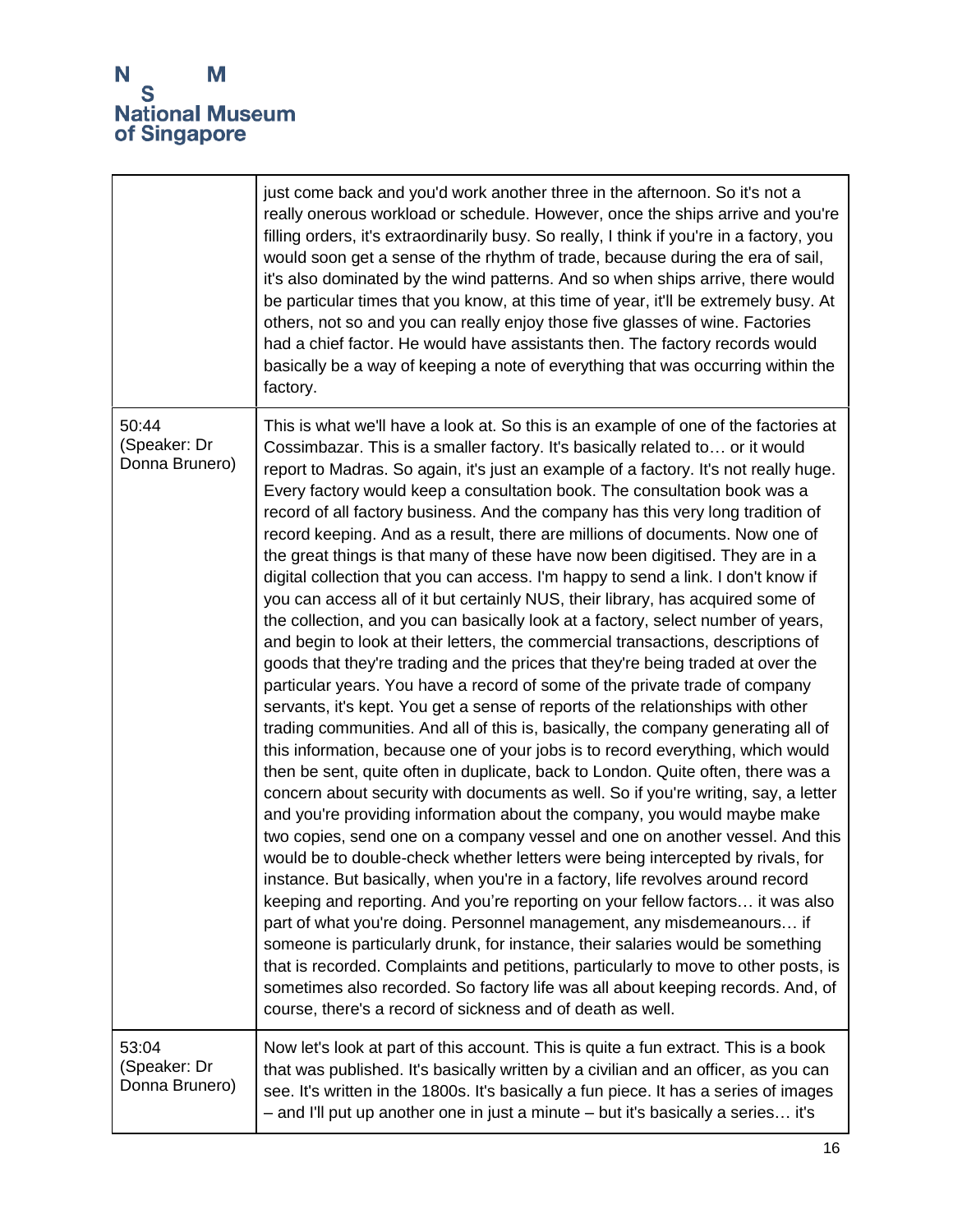|                                         | poems talking about the adventures of Tom Raw who was a "griffin" so, in other<br>words, a newcomer, someone who really doesn't know much about life in the<br>East India Company. And it's this sort of series of verses about his adventures<br>and misadventures in company life. And there's part of the extract of the poem<br>talking about if writerships are got, they thought a prize So in other words,<br>being the writer was the most prized position. Talking about cadetships now<br>being what you could really expect, and going on talking about surgeons, that<br>the Scottish, basically, are dominating that. So it gives you a sense of the type<br>of poetry and it's page after page after page accounting Tom Raw's adventures.<br>And you can see this is inside the front cover, but Tom Raw is just relaxing<br>while he's being transported upriver. We'll see another image.                                                                                                                                                                                                                                                                                             |
|-----------------------------------------|--------------------------------------------------------------------------------------------------------------------------------------------------------------------------------------------------------------------------------------------------------------------------------------------------------------------------------------------------------------------------------------------------------------------------------------------------------------------------------------------------------------------------------------------------------------------------------------------------------------------------------------------------------------------------------------------------------------------------------------------------------------------------------------------------------------------------------------------------------------------------------------------------------------------------------------------------------------------------------------------------------------------------------------------------------------------------------------------------------------------------------------------------------------------------------------------------------|
| 54:14<br>(Speaker: Dr<br>Donna Brunero) | Here he is, Tom Raw is presenting his superior with his letters of introduction.<br>So again, it's very important in terms of who you know. But notice the<br>references to class and status, and also to race. So you've got the copywriters<br>also hired. And you've got a dog also featured, which is quite interesting,<br>because in the journal that I was mentioning $-$ the Ramsay journal $-$ one of the<br>things that cadets liked to do was to speculate in terms of investing in different<br>things. When they stopped at the Cape, they would, quite often, buy animals.<br>They would buy dogs because they knew they were in demand in India as pets<br>and for hunting. So they would buy some dogs and hope that they would<br>survive the rest of the voyage so then they could sell them. Surgeons, likewise,<br>would do things like buy leeches because they knew that bloodletting was a<br>popular remedy and they would try and transport barrels of leeches to sell. I<br>think they were just selling a few pieces, just a few individual leeches at<br>different ports. But this whole idea of what you bring with you But this is just<br>one of the images of Tom Raw. |
| 55:19<br>(Speaker: Dr<br>Donna Brunero) | And then we have two more. So the top one, you can see, with the tiger, is titled<br>something along the lines of "Tom Raw realises that hunting is quite different in<br>India." And then, once again, he's making introductions and you can see a<br>romantic interest sort of peeping through at the back there. And so, part of the<br>poem is about his romantic adventures and misadventures in terms of who is a<br>suitable match. So again, of course, life in the East India Company had all of<br>these aspects to it as well. But really, it's quite an interesting volume to look at.<br>So finally, the idea that working in the company was attractive because you<br>could make a fortune is something for us to consider because the stories of<br>these nawabs or nabobs really abounded. And it was one of the great criticisms<br>of the East India Company - that you have these fabulously wealthy individuals<br>coming back to England and just buying their way into society.                                                                                                                                                                                                 |
| 56:25<br>(Speaker: Dr<br>Donna Brunero) | One example would be Thomas "Diamond" Pitt. He is, perhaps, the most<br>famous example, because he made his fortune out of buying what was known<br>as the Regent Diamond. It was a 400-carat diamond. And basically, this didn't                                                                                                                                                                                                                                                                                                                                                                                                                                                                                                                                                                                                                                                                                                                                                                                                                                                                                                                                                                      |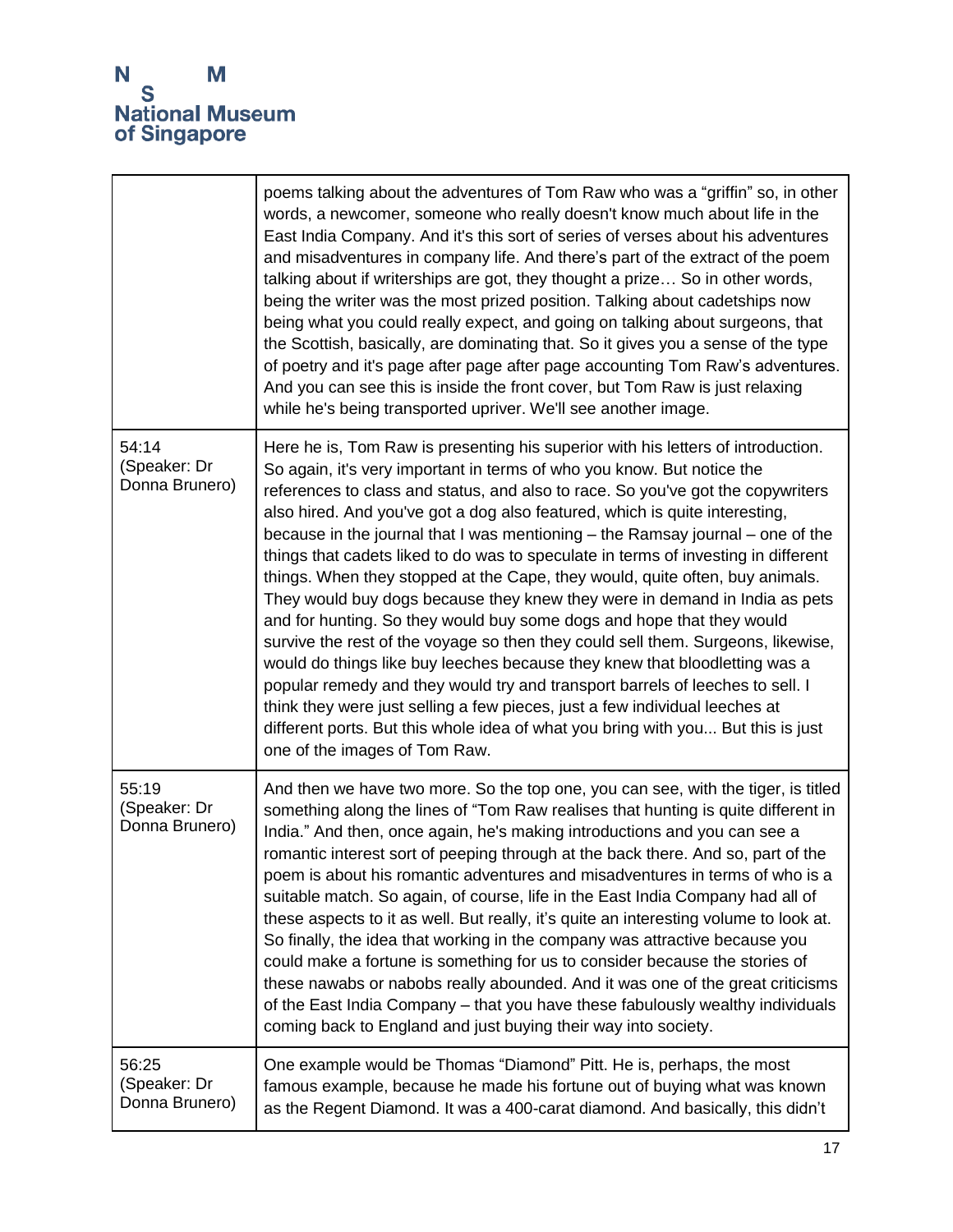### M N **National Museum** of Singapore

only set up his generation but two or three generations of his family. So you've got Pitt the Elder and Pitt the Younger. This is the original Pitt that basically established the family as one of the big names in the UK. So he was someone who made his personal fortune out of being based in Madras. And through this trading of diamonds, in particular, but the one Regent diamond. There's another example which I don't have an image of… the cartoon I'll address in a minute. But there's an example of a company man called Richard Wickham who was based in Hirado. So this was a factory in Japan that was only open for a relatively short amount of time. It just wasn't a successful venture. His salary was never more than 50 pounds, annually. And yet, when he died, he left an estate of 1,400 pounds. And this, within the space of just a couple of years. So immediately, the company just tried to impound everything and investigate. And what they discovered was, although Hirado as a factory didn't do particularly well, Wickham was quite astute in business. So he was doing a great private trade even though the factory was not flourishing. So this is where you get the idea that personal fortunes could be made. And the cartoon that I have included here is one of Hastings, Warren Hastings, who was held up as really everything that was wrong with the East India Company and he was impeached. There's a very famous impeachment that takes place in the late 1700s. And they have him on a throne as a nawab and, basically, you have members of parliament and even members of the royal family grovelling around to collect whatever coins or whatever jewels he decides to offer them. So it's a great criticism of these excess of riches and greed that the company was often associated with. Okay, so finally, that's basically the end of my presentation, so I'll say thank you. Basically, what I've tried to do with this presentation is to share some insights into life in the East India Company. As I've been working on this, I've realised the more I get into it, the less I know. I think there is really a case for a book to be written on this and that's something that I'm really hoping to develop further as a project, because the only work that I could find was Parkinson's work which was written in the 1930s. So I'd say it's high time for an update, right, for someone to revisit it. And that's something I'd really like to do. I think journeying on East Indiamen, of course, was risky in the 1600s. By the 1800s, it's not as risky, but it's certainly not comfortable. It is a long voyage still. And what we're fortunate to have is this great tradition of record keeping within the East India Company which has allowed us to have a sense of what life was like in the company; what it was like travelling around the region. And what I think this presentation should help us do is to reflect, perhaps, more on the connections to Singapore. Partly because I've not really mentioned Singapore much, which was deliberate. Because I think we all know Singapore was an early East India Company base. We think about Stamford Raffles. But what does it mean for him to have been a company man? So I'm hoping what I was talking about today and the stories that I've shared might give you a better sense of what it meant to have a job in the company; what you could have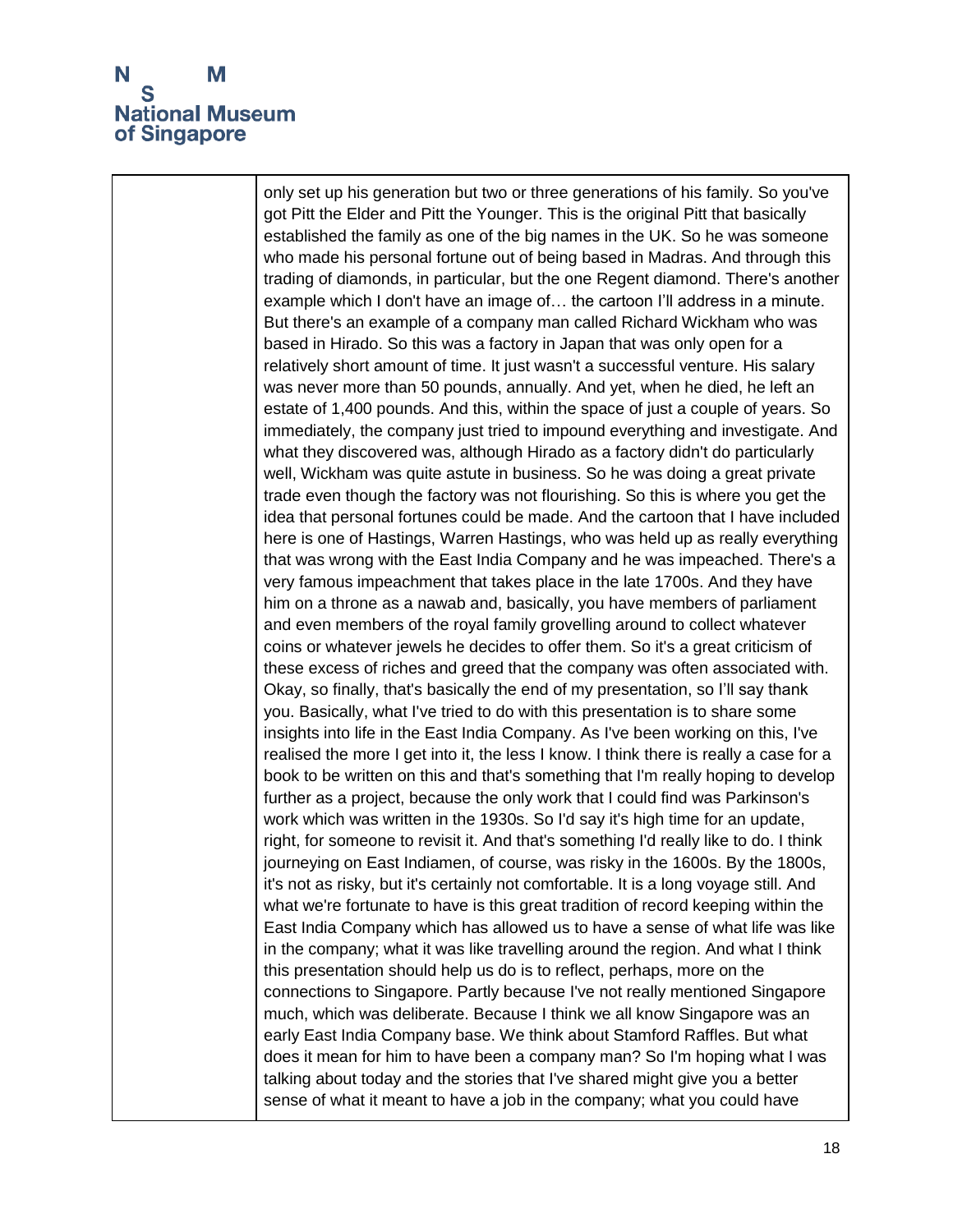|                                            | expected. And yeah, as I was saying, what it means to have been part of the<br>world that was inhabited by Stamford Raffles and other company men. Okay,<br>so I'll finish there. Thank you.                                                                                                                                                                                                                                                                                                                                                                                                                                                                                                                                                                                                                                                                                                                                                                                                                                                                                                                                                                                                                                                                                                                                                                                                                                                                                                                                                                                                                                                                                                                                                                                                                                                                                                                                                                                                                                                                                                                                                                                                                                                                                                                                                                                                                                                                                                    |
|--------------------------------------------|-------------------------------------------------------------------------------------------------------------------------------------------------------------------------------------------------------------------------------------------------------------------------------------------------------------------------------------------------------------------------------------------------------------------------------------------------------------------------------------------------------------------------------------------------------------------------------------------------------------------------------------------------------------------------------------------------------------------------------------------------------------------------------------------------------------------------------------------------------------------------------------------------------------------------------------------------------------------------------------------------------------------------------------------------------------------------------------------------------------------------------------------------------------------------------------------------------------------------------------------------------------------------------------------------------------------------------------------------------------------------------------------------------------------------------------------------------------------------------------------------------------------------------------------------------------------------------------------------------------------------------------------------------------------------------------------------------------------------------------------------------------------------------------------------------------------------------------------------------------------------------------------------------------------------------------------------------------------------------------------------------------------------------------------------------------------------------------------------------------------------------------------------------------------------------------------------------------------------------------------------------------------------------------------------------------------------------------------------------------------------------------------------------------------------------------------------------------------------------------------------|
| 01:00:36<br>(Speaker: Vidya)               | Think we're ready for questions while I get the mics.                                                                                                                                                                                                                                                                                                                                                                                                                                                                                                                                                                                                                                                                                                                                                                                                                                                                                                                                                                                                                                                                                                                                                                                                                                                                                                                                                                                                                                                                                                                                                                                                                                                                                                                                                                                                                                                                                                                                                                                                                                                                                                                                                                                                                                                                                                                                                                                                                                           |
| 01:01:04<br>(Audience)                     | In terms of the hierarchy between a factor versus a commander, what is the<br>relationship and who mattered more? And the second question was, why was<br>Thailand never part of the trade on any of these East India companies?                                                                                                                                                                                                                                                                                                                                                                                                                                                                                                                                                                                                                                                                                                                                                                                                                                                                                                                                                                                                                                                                                                                                                                                                                                                                                                                                                                                                                                                                                                                                                                                                                                                                                                                                                                                                                                                                                                                                                                                                                                                                                                                                                                                                                                                                |
| 01:01:16<br>(Speaker: Dr<br>Donna Brunero) | Okay, these are really great questions and these are things I'm gonna have to<br>think about. So a factor and commander, I think, definitely, there is a hierarchy<br>between the two. The commander, quite often, had an investment in the voyage<br>as well. So if you were the commander of a ship and you had a successful<br>voyage, just one voyage would be enough to set you up for life. So I think the<br>commander of the vessel could definitely dictate in terms of sailing times,<br>turnaround times, what was happening. The factor was much more having to<br>answer to, in some ways, in terms of are goods prepared, are goods ready, the<br>condition of goods, for instance. That's something I think I would have to go<br>into. I'd have to read more to really get a sense of the dynamic but, yeah, I think<br>the commanders definitely could exert a fair amount of control over the sailing<br>of the vessels. And definitely, if you're thinking about the factory, this is why, as<br>I mentioned, factory life had its own routine until ships arrived and then they just<br>scrambled. So this is partly the dynamic of the company wanting that<br>turnaround very quickly and the commanders being the ones who could dictate<br>that. And then you mentioned Thailand. I am not as certain about Thailand,<br>actually, because when I was looking through the company records, you're<br>right, there isn't as much mention of factories, but there were definitely some<br>factories in Thailand, because I know scholars have worked on the Dutch and<br>looked at the gossip within the factories, within places like Ayutthaya. I think, in<br>the case of the English, they're just not as successful in Southeast Asia, full<br>stop. So perhaps that's why I haven't looked at it as much. But certainly, I think<br>it doesn't receive as much attention, partly because if you're looking at the case<br>of Siam, you've got a very powerful ruler as well who could really dictate what<br>happened. And from what I recall, I know there are stories of the Dutch, in<br>particular, appealing to the ruler and basically having to wade out into the river<br>and hold up the petition on a piece of paper like everybody else and just hope<br>that the royal barge would come past and collect it. So really, the hierarchy and<br>the power structures are quite different. But it's something I would definitely<br>want to look into more. |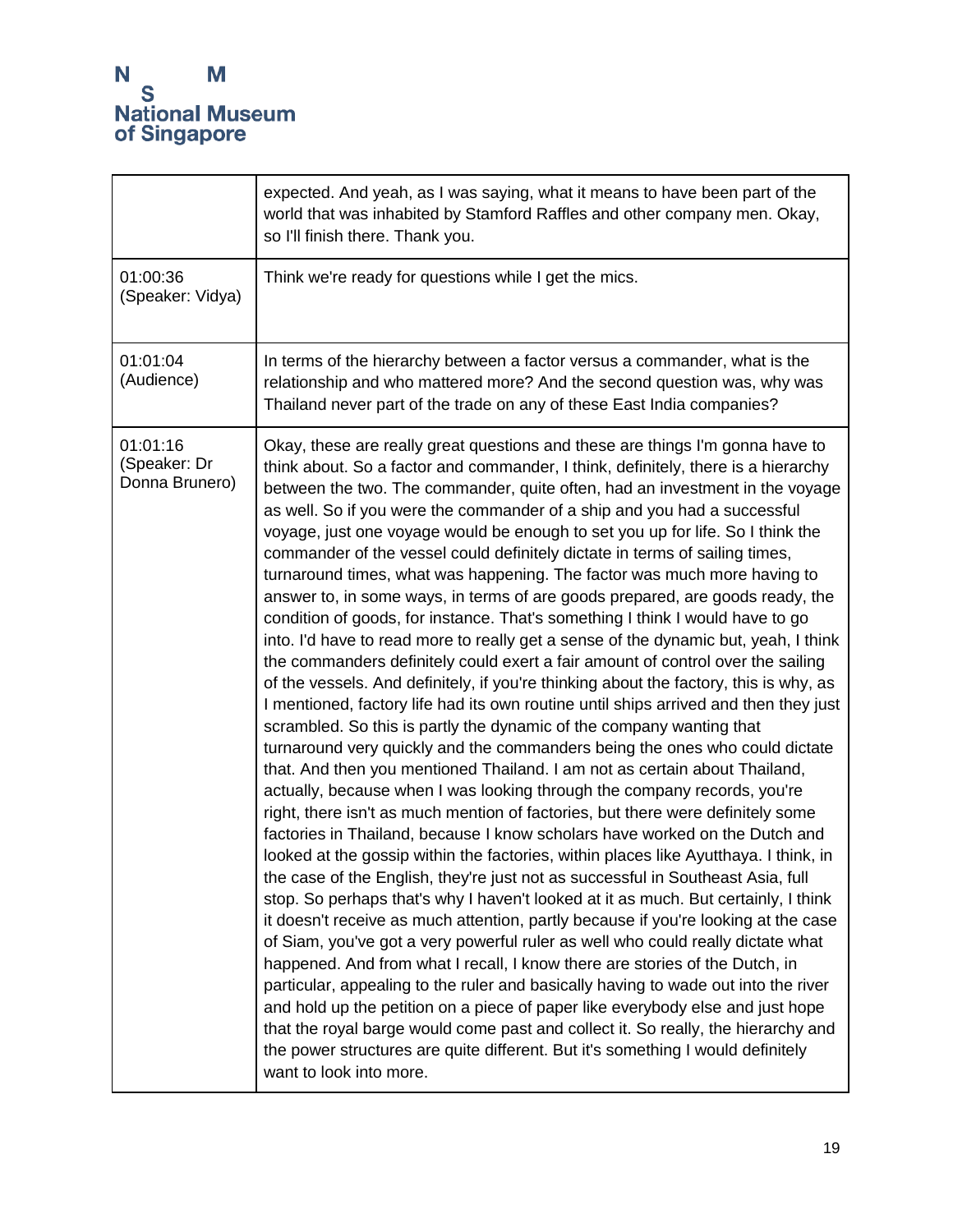| 01:03:31<br>(Audience)                     | Yeah, I feel like there's a lot of talk about the East India Company having this<br>sort of like - what I imagine is - an extremely large, mercenary army, like J. G.<br>Farrell talks about in The Seige of Krishnapur in sort of a novel form. What I'm<br>curious about is, where did the Royal Navy and the English army end, and this<br>very large military force that was apparently at the beck and call of this private<br>entity began? Like, was there overlap? Like, how did that work?                                                                                                                                                                                                                                                                                                                                                                                                                                                                                                                                                                                                                                                                                                                                                                                                                                                                |
|--------------------------------------------|--------------------------------------------------------------------------------------------------------------------------------------------------------------------------------------------------------------------------------------------------------------------------------------------------------------------------------------------------------------------------------------------------------------------------------------------------------------------------------------------------------------------------------------------------------------------------------------------------------------------------------------------------------------------------------------------------------------------------------------------------------------------------------------------------------------------------------------------------------------------------------------------------------------------------------------------------------------------------------------------------------------------------------------------------------------------------------------------------------------------------------------------------------------------------------------------------------------------------------------------------------------------------------------------------------------------------------------------------------------------|
| 01:04:05<br>(Speaker: Dr<br>Donna Brunero) | Another really good question. I think there is overlap. And the overlap, I think,<br>you do have navy vessels accompanying company voyages, for instance, or<br>escorting them, in some instances. You've got some accounts that I was<br>reading, particularly when you begin to have company wives travelling and<br>they're really upset because they've got regular soldiers on board the vessel.<br>So you do have companies of soldiers that are also being sent out. The East<br>India Company, of course, builds its own massive army. But over time, they<br>begin to bring in more English soldiers, right? But all of this, I think, also<br>transitions after the 1850s and you really do have more English troops being<br>brought in. I think that's the best answer I can give for the time being, but once<br>again, something I might need to look into a bit more, because I think even<br>Ramsay talks about the real hierarchy on board the ship – that you have your<br>regular sailors, then you have the lascars - who are the Indian sailors that are<br>hired and working on nearly every East India Company vessel but then you<br>have naval representatives as well, either some officers or crew, so you do<br>have a bit of a mix between the different forces, I think. And I guess, travelling<br>for different reasons, possibly. |
| 01:05:27<br>(Audience)                     | I was reading John Key's The Honourable Company a couple of months ago<br>and he speaks of how the company's operations were financed by multiple<br>rounds of partnerships, which raise capital which was sent to the east and then<br>the profits were repatriated back to Great Britain. But what I couldn't get a<br>sense of was, what kind of dividends or charter payments were made to the<br>Crown?                                                                                                                                                                                                                                                                                                                                                                                                                                                                                                                                                                                                                                                                                                                                                                                                                                                                                                                                                       |
| 01:06:00<br>(Speaker: Dr<br>Donna Brunero) | I think this is where at the company itself was different. It's profiting. I<br>would again, this is something you're asking really tricky questions. In<br>terms of how much is given to the Crown I mean, massive loans are given to<br>the crown, definitely. Whether they're ever repaid is another thing. Most likely<br>not.                                                                                                                                                                                                                                                                                                                                                                                                                                                                                                                                                                                                                                                                                                                                                                                                                                                                                                                                                                                                                                 |
| 01:06:19<br>(Audience)                     | So they were loans, not some kind of a tax?                                                                                                                                                                                                                                                                                                                                                                                                                                                                                                                                                                                                                                                                                                                                                                                                                                                                                                                                                                                                                                                                                                                                                                                                                                                                                                                        |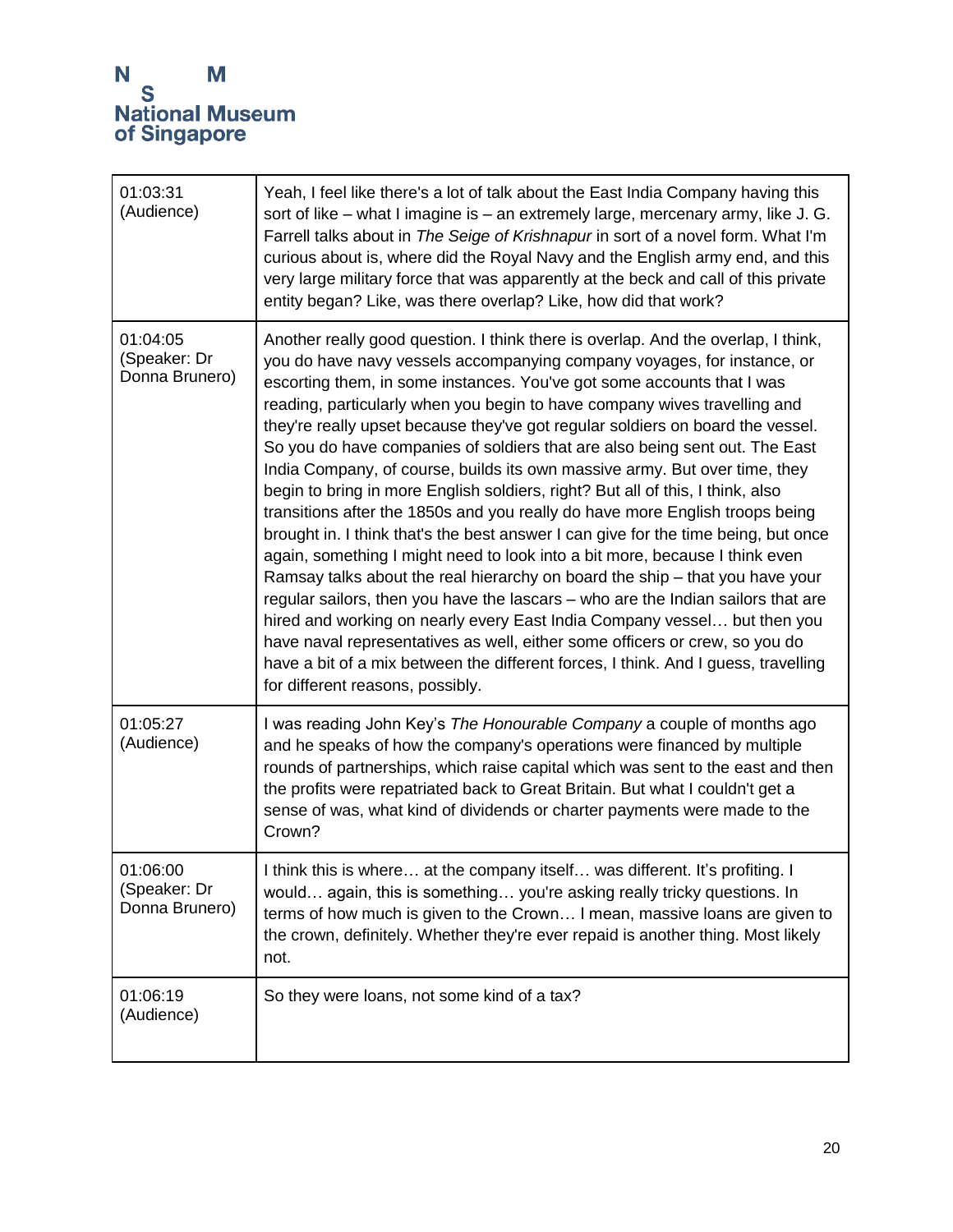| 01:06:23<br>(Speaker: Dr<br>Donna Brunero) | No, it was given as a because it is usually described as the company loaning<br>to the Crown.                                                                                                                                                                                                                                                                                                                                                                                                                                                                                                                                                                                                                                                                                                                                                                                                                                                                                                                                                                                                                                                                                                                                                                                                                                                                                                                                                                                                                                                                          |
|--------------------------------------------|------------------------------------------------------------------------------------------------------------------------------------------------------------------------------------------------------------------------------------------------------------------------------------------------------------------------------------------------------------------------------------------------------------------------------------------------------------------------------------------------------------------------------------------------------------------------------------------------------------------------------------------------------------------------------------------------------------------------------------------------------------------------------------------------------------------------------------------------------------------------------------------------------------------------------------------------------------------------------------------------------------------------------------------------------------------------------------------------------------------------------------------------------------------------------------------------------------------------------------------------------------------------------------------------------------------------------------------------------------------------------------------------------------------------------------------------------------------------------------------------------------------------------------------------------------------------|
| 01:06:32<br>(Audience)                     | Okay, so yet, sovereigns had the highest credit rating. Triple A. Nobody paid<br>their loans.                                                                                                                                                                                                                                                                                                                                                                                                                                                                                                                                                                                                                                                                                                                                                                                                                                                                                                                                                                                                                                                                                                                                                                                                                                                                                                                                                                                                                                                                          |
| 01:06:38<br>(Speaker: Dr<br>Donna Brunero) | Yeah.                                                                                                                                                                                                                                                                                                                                                                                                                                                                                                                                                                                                                                                                                                                                                                                                                                                                                                                                                                                                                                                                                                                                                                                                                                                                                                                                                                                                                                                                                                                                                                  |
| 01:06:53<br>(Audience)                     | Thank you. A question on the employees themselves. So I believe Stamford<br>Raffles started work when he was about 14 years old, if I'm correct. So if these<br>young men did not die of disease or died at sea, until how old would they<br>continue work? And would they be posted, like some expats today, to different<br>port of calls or factories? And, in the end, would they end up working at the<br>head office back in London?                                                                                                                                                                                                                                                                                                                                                                                                                                                                                                                                                                                                                                                                                                                                                                                                                                                                                                                                                                                                                                                                                                                             |
| 01:07:25<br>(Speaker: Dr<br>Donna Brunero) | This is great questions in terms of thinking about trajectories of careers.<br>Definitely, you could work for many years within the company. There was one<br>case where they talked about a commander, someone who worked his way up<br>from being a sailor to a commander of a vessel and having quite a long career<br>in the company, being involved in something like ten or 12 voyages. You're<br>looking at 20 years, 24 years. So you could look at quite long stretches.<br>Definitely, very long stretches and you would be able to you may retire back<br>to the head office, so to speak, or you may have made enough money that you<br>didn't need to do that. And, quite often, you could set yourself up as a country<br>gentleman. And definitely, within the company, you would rotate or you would<br>move to different places, because this is why, I think and the journals are<br>quite often looking at who you know, because an introduction could mean<br>moving from a small factory to being able to go to one of the really big factories,<br>which would just give you many more opportunities in terms of climbing the<br>ladder. And in terms of the working age, you're right. It's actually quite young.<br>This was very standard at the time, to start as an apprentice around the age of<br>about 14 or so. So actually, quite young and I think Ramsay, when he's<br>travelling, is about 17. So he's already served a bit of time, but yeah, relatively<br>young. You're looking at relatively young men when they're travelling. |
| 01:09:00<br>(Audience)                     | Thank you for the very informative talk. I'm really interested in the personal life<br>of the sailors. So, in comparison, maybe with his Royal Navy counterpart, was it<br>a good alternative? Or was it maybe even better to be a company sailor,<br>company cadet, as compared to a warrant navy or army cadet?                                                                                                                                                                                                                                                                                                                                                                                                                                                                                                                                                                                                                                                                                                                                                                                                                                                                                                                                                                                                                                                                                                                                                                                                                                                      |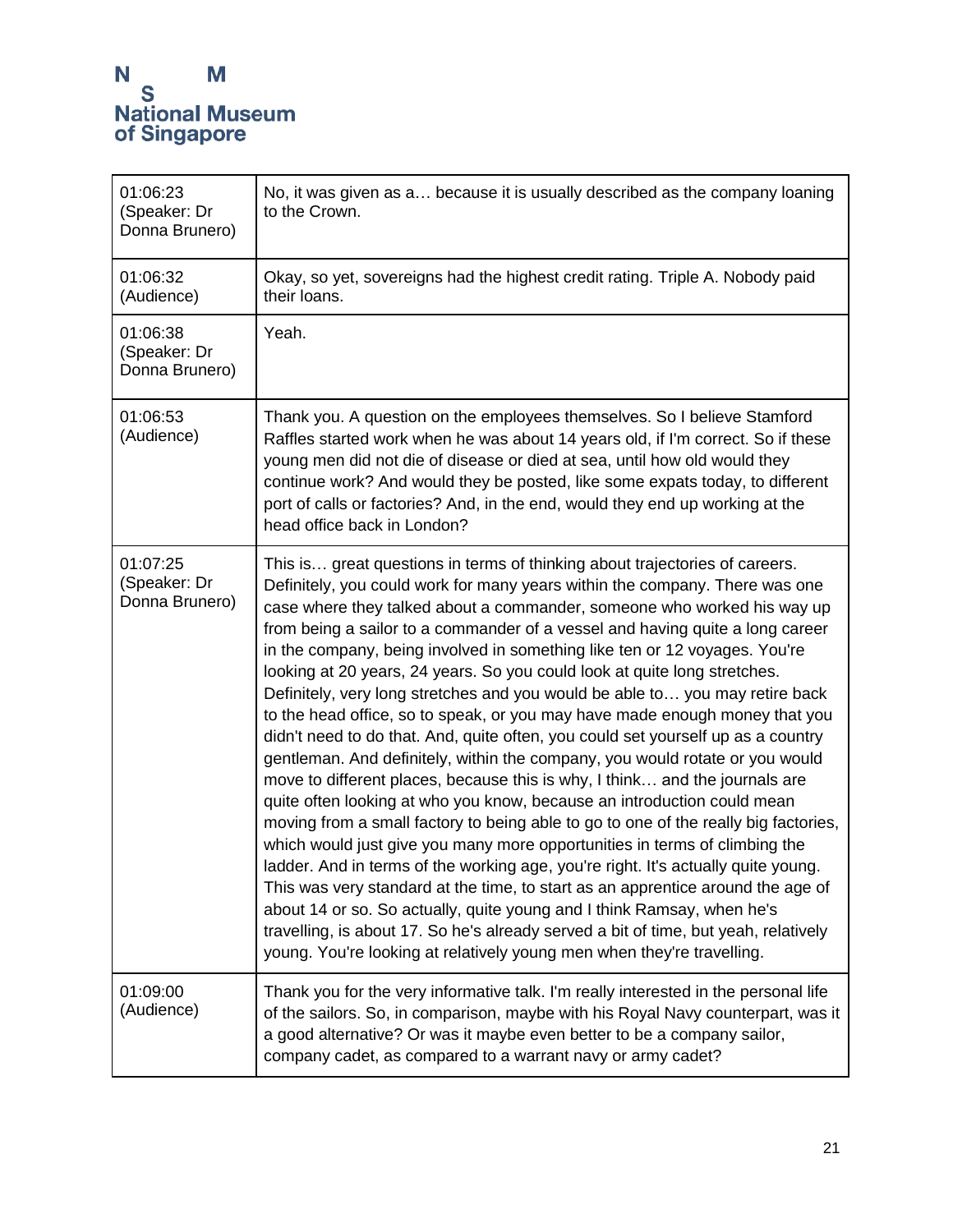| 01:09:25<br>(Speaker: Dr<br>Donna Brunero) | Oh, this I haven't really investigated too much, I have to be very honest. Usually<br>when I'm evaluating this, I'm saying would it be better to be a pirate or to be in<br>the navy? Because I teach a course on piracy. So I go through and break down<br>what their trajectories would be and a pirate's life tends to win out. In this case,<br>the company I think conditions for sailors are generally quite tough. They're<br>not great. Career progression is not fantastic. This is why it's quite rare<br>instances to go from being a sailor to being a commander. It's quite exceptional.<br>Because you also had to buy your way to a particular posting. So I would say<br>progression in the Navy although the Navy was much harsher in terms of<br>discipline and you could be pressed into service, which is the other aspect.<br>Career progression at least there was a sense that there was a hierarchy and<br>you could, possibly, progress through the ranks. I don't think it's as clear in the<br>company because when you're looking at the sailors and crew, they're quite<br>replaceable. They are a bit expendable, in some cases, and that's why on<br>board a lot of ships you've got the lascar sailors as well. And the lascar sailors<br>are Indian sailors who are recruited regionally. They're seen as a cheap<br>alternative. They're generally treated very differently from the rest of the crew<br>so that's something I've looked at a little bit more. Generally, they're made to<br>have lights out at eight o'clock. Everybody else can stay up later, I'm not quite<br>sure why, but they would make sure they were all, basically, in whatever cabin<br>area they were assigned to and they were forced to go to sleep early. There is<br>this concern about security and safety. If you have these sailors on board, that<br>they may cause problems, basically. Okay, thanks. You're all giving me good<br>questions of what else I need to work on. As I was saying, the more I read and<br>these questions, obviously, you could have been giving this talk, I think. |
|--------------------------------------------|-------------------------------------------------------------------------------------------------------------------------------------------------------------------------------------------------------------------------------------------------------------------------------------------------------------------------------------------------------------------------------------------------------------------------------------------------------------------------------------------------------------------------------------------------------------------------------------------------------------------------------------------------------------------------------------------------------------------------------------------------------------------------------------------------------------------------------------------------------------------------------------------------------------------------------------------------------------------------------------------------------------------------------------------------------------------------------------------------------------------------------------------------------------------------------------------------------------------------------------------------------------------------------------------------------------------------------------------------------------------------------------------------------------------------------------------------------------------------------------------------------------------------------------------------------------------------------------------------------------------------------------------------------------------------------------------------------------------------------------------------------------------------------------------------------------------------------------------------------------------------------------------------------------------------------------------------------------------------------------------------------------------------------------------------------------------------------------------------------------------------|
| 01:11:17<br>(Audience)                     | Thank you very much for your talk tonight. In the book Nathaniel's Nutmeg, one<br>of Lancaster's sailors, they were pretty naive, but they learn pretty quick the<br>value of the cargo that they were transporting. And in the case of nutmeg, from<br>the nutmeg island in, I think, it's Banda Island in Indonesia, they could just take<br>a pocketful of nutmeg and if they could secure that back to England, they could<br>make a fortune. It was like gold. But somehow that, I believe, originally was a<br>Dutch territory, but then it became an English territory because it was involved<br>in the trade within the New World. The colony of New Amsterdam was traded<br>and that's how New York became British. And I wondered if you knew that<br>story. And you know, what the background of that story was.                                                                                                                                                                                                                                                                                                                                                                                                                                                                                                                                                                                                                                                                                                                                                                                                                                                                                                                                                                                                                                                                                                                                                                                                                                                                                            |
| 01:12:20<br>(Speaker: Dr<br>Donna Brunero) | Well, I know part of the story. I've also read some of Nathaniel's Nutmeg, which<br>is a great account, actually, of those early East India Company voyages.<br>Definitely, there's a lot of negotiation that goes on between the different powers,<br>so yeah, I think that story is great in terms of thinking about the other aspect<br>is the riches that you could make. There are all these sort of fairly apocryphal<br>accounts about checking that company men had their pockets sewn up, so you<br>couldn't actually sneak things into your pockets and therefore go off and sell it.                                                                                                                                                                                                                                                                                                                                                                                                                                                                                                                                                                                                                                                                                                                                                                                                                                                                                                                                                                                                                                                                                                                                                                                                                                                                                                                                                                                                                                                                                                                         |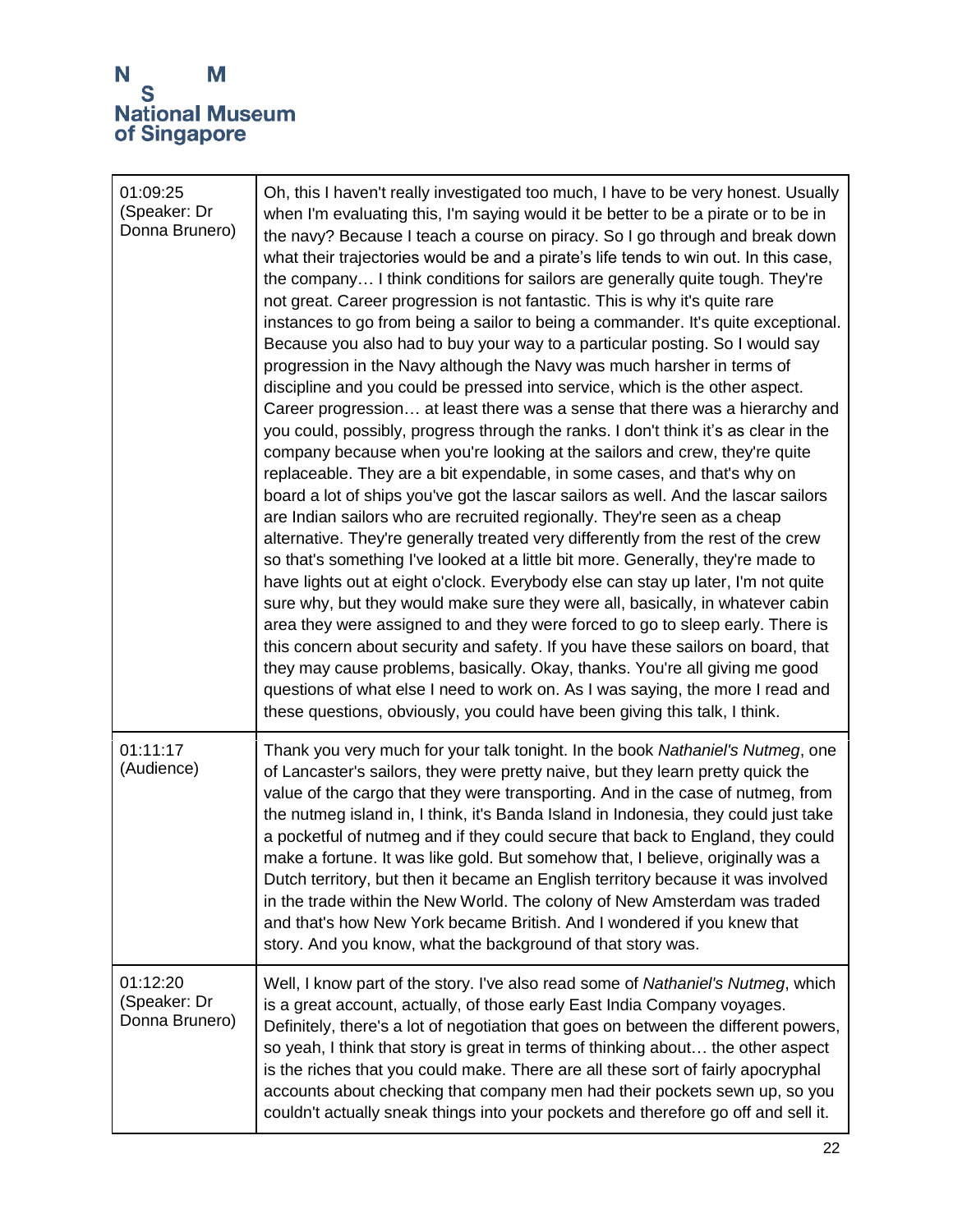|                                            | Whether this is really true or not, I'm not sure. But you're right. A small amount<br>of some of these commodities could really set you well, at least give you a<br>nice addition to your income. And definitely, there's this whole idea of securing<br>certain commodities or certain trade routes in exchange for other territories. It's<br>something that the East India companies all engaged in and negotiated. I<br>mean, part of the reason they're chartered companies they have the ability to<br>negotiate this type of level in terms of most acts of statecraft, when you think<br>about it.                                                                                                                                                                                                                                                                                                                                                                                                                                                                                                                                                                                                                                                                                     |
|--------------------------------------------|-------------------------------------------------------------------------------------------------------------------------------------------------------------------------------------------------------------------------------------------------------------------------------------------------------------------------------------------------------------------------------------------------------------------------------------------------------------------------------------------------------------------------------------------------------------------------------------------------------------------------------------------------------------------------------------------------------------------------------------------------------------------------------------------------------------------------------------------------------------------------------------------------------------------------------------------------------------------------------------------------------------------------------------------------------------------------------------------------------------------------------------------------------------------------------------------------------------------------------------------------------------------------------------------------|
| 01:13:25<br>(Audience)                     | Did the British East India Company or any other East India Company hire any<br>women?                                                                                                                                                                                                                                                                                                                                                                                                                                                                                                                                                                                                                                                                                                                                                                                                                                                                                                                                                                                                                                                                                                                                                                                                           |
| 01:13:35<br>(Speaker: Dr<br>Donna Brunero) | Okay, there isn't much mention actually. There are definitely company wives, so<br>there are women that are travelling because their husbands are in the<br>company. There isn't so much discussion that I have come across to this point<br>of women specifically hired. You may have women acting as washer women<br>perhaps, or preparing food, you know, this type of thing. But in terms of on<br>board ships or things like that, not so much at all. It's only really company<br>wives. And even then, when I've looked at some accounts, I tended to think that<br>company wives and daughters would just travel out on an East Indiaman. In<br>fact, it was quite restrictive – the travel conditions for women – because it was<br>seen as unseemly and inappropriate for them to be up on board the deck too<br>often. So maybe, once every couple of weeks they would come up, and they<br>would usually be chaperoned to walk around on board the deck, just in case<br>they met someone who was unsuitable. So basically, they spent most of the<br>time in their cabin sewing and reading. So I realised that if we thought it was<br>boring for Ramsay, for a woman travelling in the 1800s, it would have been<br>tremendously boring, unless she really liked her embroidery. |
| 01:14:46<br>(Audience)                     | Thanks, Donna, for inviting us to the talk. It was very interesting. At the<br>beginning of your talk, you talked about shipbuilding and, you know me, that's<br>probably I'm very interested in the military aspects of this and one thing I<br>thought about was naval stores. So hemp and pitch and sail, timber, things like<br>that Did the East India Company, being a corporate body, want to keep its<br>overhead low and then arrange to have special deals with those companies, to<br>say, in the Baltics or later on in the Americas, that provided that kind of naval<br>stores? Did they forward deploy people there to manage the purchase of those,<br>or did they merely piggyback off the Royal Navy for those kinds of things?                                                                                                                                                                                                                                                                                                                                                                                                                                                                                                                                               |
| 01:15:31<br>(Speaker: Dr<br>Donna Brunero) | I think they tended to piggyback, from what I've looked at. They did try to<br>piggyback because building an East Indiaman was relatively more expensive.<br>When they sort of costed it out, it did cost more. So if they could try and<br>leverage on anything that was going on, they did. They also had their own<br>dockyard which they built in Bombay. So they started to build some dockyards                                                                                                                                                                                                                                                                                                                                                                                                                                                                                                                                                                                                                                                                                                                                                                                                                                                                                           |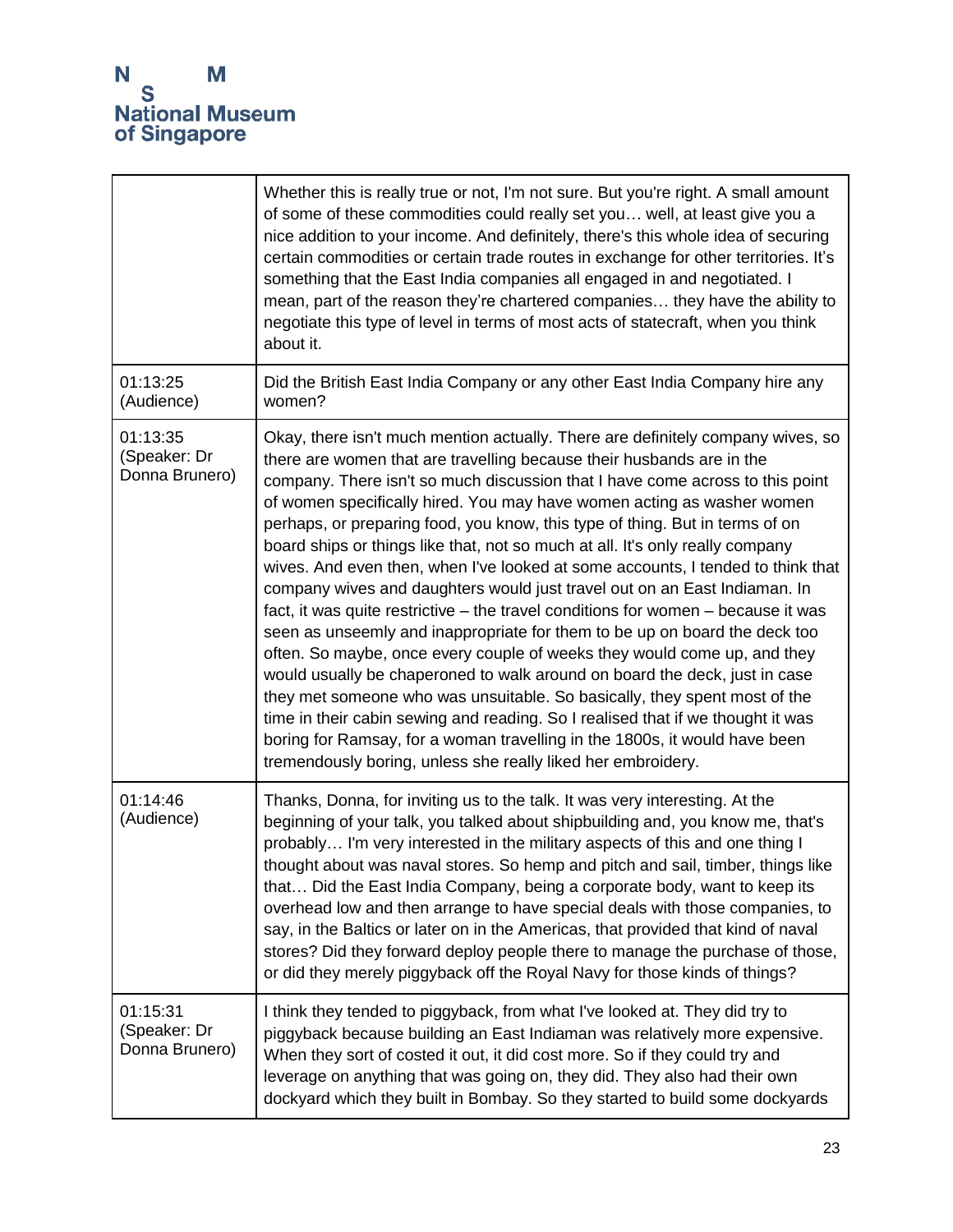|                                            | elsewhere to attend to ship repairs, for instance, to try and keep the costs<br>down. That's as much as I know. But once again, I think I really need to look at<br>the navy a bit more. I've been dodging it a bit because I'm not so I'm<br>comfortable with the maritime and the imperial, but once I start talking about<br>naval history and military history, I feel, for me it's another leap I need to make.                                                                                                                                                                                                                                                                                                                                                                                                                                                                                                                                                                                                                                                                                                                                                                                                                                                                                                                                                                                                                                                                                      |
|--------------------------------------------|-----------------------------------------------------------------------------------------------------------------------------------------------------------------------------------------------------------------------------------------------------------------------------------------------------------------------------------------------------------------------------------------------------------------------------------------------------------------------------------------------------------------------------------------------------------------------------------------------------------------------------------------------------------------------------------------------------------------------------------------------------------------------------------------------------------------------------------------------------------------------------------------------------------------------------------------------------------------------------------------------------------------------------------------------------------------------------------------------------------------------------------------------------------------------------------------------------------------------------------------------------------------------------------------------------------------------------------------------------------------------------------------------------------------------------------------------------------------------------------------------------------|
| 01:16:11<br>(Audience)                     | It's interesting because you said that over their history was 4,600 voyages or<br>something like that. That's a lot of ships to be built, but it's also a lot of ships to<br>be repaired. And those kinds of repair and building materials aren't available<br>everywhere. They're only in certain geographic locations. And I just wondered if<br>maybe they had special relationships with providers.                                                                                                                                                                                                                                                                                                                                                                                                                                                                                                                                                                                                                                                                                                                                                                                                                                                                                                                                                                                                                                                                                                   |
| 01:16:32<br>(Speaker: Dr<br>Donna Brunero) | Well they certainly had companies that were working for them, so they had<br>preferred companies that were helping with repairs, for instance. So I think<br>there are at least a dozen companies that specialised in East India Company<br>ship repairs. And they could work on up to about five or six ships at any one<br>time. So you did have companies that made their entire livings out of just<br>repairing EIC ships, East Indiamen.                                                                                                                                                                                                                                                                                                                                                                                                                                                                                                                                                                                                                                                                                                                                                                                                                                                                                                                                                                                                                                                            |
| 01:17:00<br>(Audience)                     | Yeah, you're right. The questions are amazing, aren't they? They are such a<br>knowledgeable audience.                                                                                                                                                                                                                                                                                                                                                                                                                                                                                                                                                                                                                                                                                                                                                                                                                                                                                                                                                                                                                                                                                                                                                                                                                                                                                                                                                                                                    |
| 01:17:05<br>(Speaker: Dr<br>Donna Brunero) | Yes, I think we should have maybe another session so I can answer some of<br>them properly.                                                                                                                                                                                                                                                                                                                                                                                                                                                                                                                                                                                                                                                                                                                                                                                                                                                                                                                                                                                                                                                                                                                                                                                                                                                                                                                                                                                                               |
| 01:17:08<br>(Audience)                     | Just really a couple of observations and one question. A gentleman there was<br>talking about the East India army. I did read somewhere that, at one time, it was<br>actually larger than the English army. < Dr Brunero > Yes, it was the largest<br>standing army. < Audience> And it was also, I know you're not talking about the<br>military and the economic and political but it was very much seen as a hedge to<br>Russian potential invasion into the stance, and really coming down into India<br>which was always a big concern of the British and there's a number of books<br>written about that. And I do think there was some overlap because, I may be<br>wrong, but I remember that Gordon in the cartoon had actually made his fortune<br>and a name in India. And now whether he was actually in the army I got a<br>feeling he was actually in the East India army so there was a crossover there<br>and he was also in China as well, I believe. What I'm actually interested in -<br>and I suggest may be an indication of the tremendous impact of the East India<br>Company and these people becoming nabobs and very wealthy - is Jane<br>Austen, in her novels, talks about, you know, Mr X who's come back and has<br>basically built this gorgeous house and is fabulously wealthy after one trip to the<br>East. And there's a lot of references in Bath and also in places like Edinburgh<br>and you know those very rich towns at the time and the way they were built. I |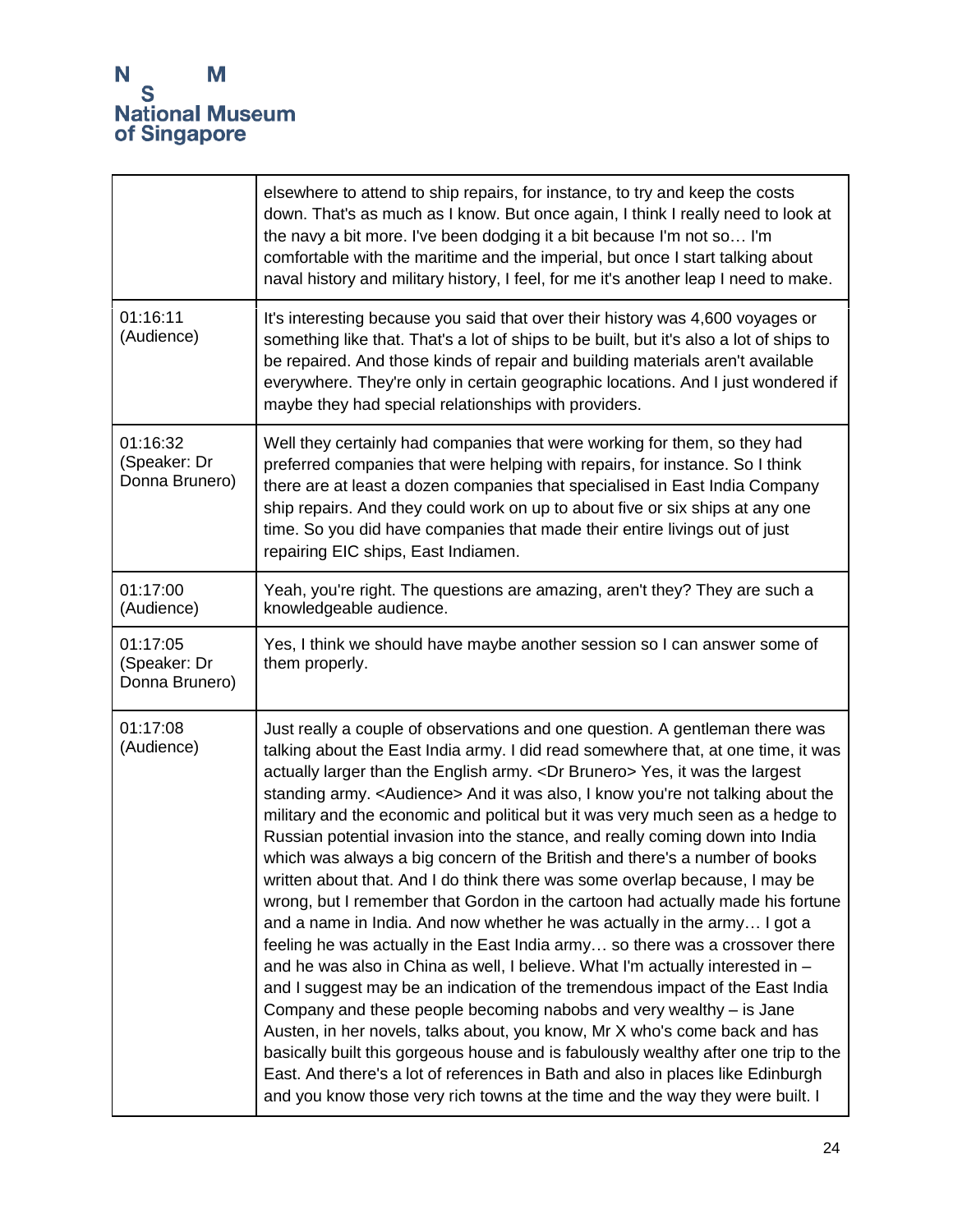|                                            | know Bath goes back to the regent prince and everything, but there was a lot of<br>money, in certain areas of England, that came from trade to the East, as well as<br>the slave trade and whatever. They were fabulously wealthy to have built and<br>designed what they did. There's an area in Dundee called Broughty Ferry which<br>was basically more millionaires the wealthiest people in the whole of Britain<br>lived there. And it was all on the jute trade out of Calcutta. Now I don't quite<br>know the connection between the East India Company and that. So I suppose<br>my question is, I hope somebody, at some time, would actually do some<br>investigation into how these riches actually changed the fabric of British society.<br>Because I think we live amongst it and don't understand it. And in many ways,<br>the East India Company and these people have really, almost unexplored the<br>impact that they've had in England.                                                                                                                                                                                                                                                                                                                                                                                                                                                                                                                                                                                                                                                                                                                                                                                                                                                                                                                                                                                                                                                                                                                                                                                  |
|--------------------------------------------|-----------------------------------------------------------------------------------------------------------------------------------------------------------------------------------------------------------------------------------------------------------------------------------------------------------------------------------------------------------------------------------------------------------------------------------------------------------------------------------------------------------------------------------------------------------------------------------------------------------------------------------------------------------------------------------------------------------------------------------------------------------------------------------------------------------------------------------------------------------------------------------------------------------------------------------------------------------------------------------------------------------------------------------------------------------------------------------------------------------------------------------------------------------------------------------------------------------------------------------------------------------------------------------------------------------------------------------------------------------------------------------------------------------------------------------------------------------------------------------------------------------------------------------------------------------------------------------------------------------------------------------------------------------------------------------------------------------------------------------------------------------------------------------------------------------------------------------------------------------------------------------------------------------------------------------------------------------------------------------------------------------------------------------------------------------------------------------------------------------------------------------------------|
| 01:19:46<br>(Speaker: Dr<br>Donna Brunero) | I think this is a great reflection and very good comment, actually. There is one<br>book called The East India Company at Home which looks at the material<br>culture so it looks at some of the grand houses. And I really didn't have time to<br>go into it but maybe one time I could come and actually just give a talk on that.<br>Because company family is not just company men would commission certain<br>furniture to be made. So ivory, in particular. There were certain tables so you<br>would have ivory pieces commissioned and displaying those in your home<br>would be a sign of someone that had worked in the company. So they're really<br>sought after and they would be really displayed and handed down from<br>generation to generation. You could commission ceramics, for instance, with a<br>family coat of arms. It was a very common thing to have these massive platters<br>and I think the Asian Civilisations Museum displays some of those here in<br>Singapore. So definitely, you do have and you do have scholars who are<br>looking at it. And so that book called The East India Company at Home really<br>tries to trace the country homes, the material culture in terms of furnishings, the<br>ivory trade they look at fabrics and the way that you have this sort of<br>certain fabrics are identified as being usually preferred by company staff<br>themselves. And then you've got the rest that they were just selling. So they set<br>themselves apart in terms of the types of fabrics and where they were sourced<br>from. But that was already it was immediately a telltale for a visitor to their<br>home to know that they'd worked in the company. So you do have that material<br>culture aspect. And then, of course, you've got the tea consumption, which has<br>become, you know, synonymous with being British, with all things British is<br>drinking tea, but the company, of course, is behind a lot of that in terms of tea<br>production and bringing it into England. Sorry, I realise I've held you all here for<br>much longer than was intended. So thank you so much. |
| 01:21:54<br>(Audience)                     | If Donna is okay, then one more question. Thank you also for your lecture<br>tonight. Very, very interesting. From a corporate standpoint, you mentioned<br>earlier, part of the attraction - especially in the early days of the East India<br>Company - was the allure of riches and quick wealth; the ability to make money                                                                                                                                                                                                                                                                                                                                                                                                                                                                                                                                                                                                                                                                                                                                                                                                                                                                                                                                                                                                                                                                                                                                                                                                                                                                                                                                                                                                                                                                                                                                                                                                                                                                                                                                                                                                                |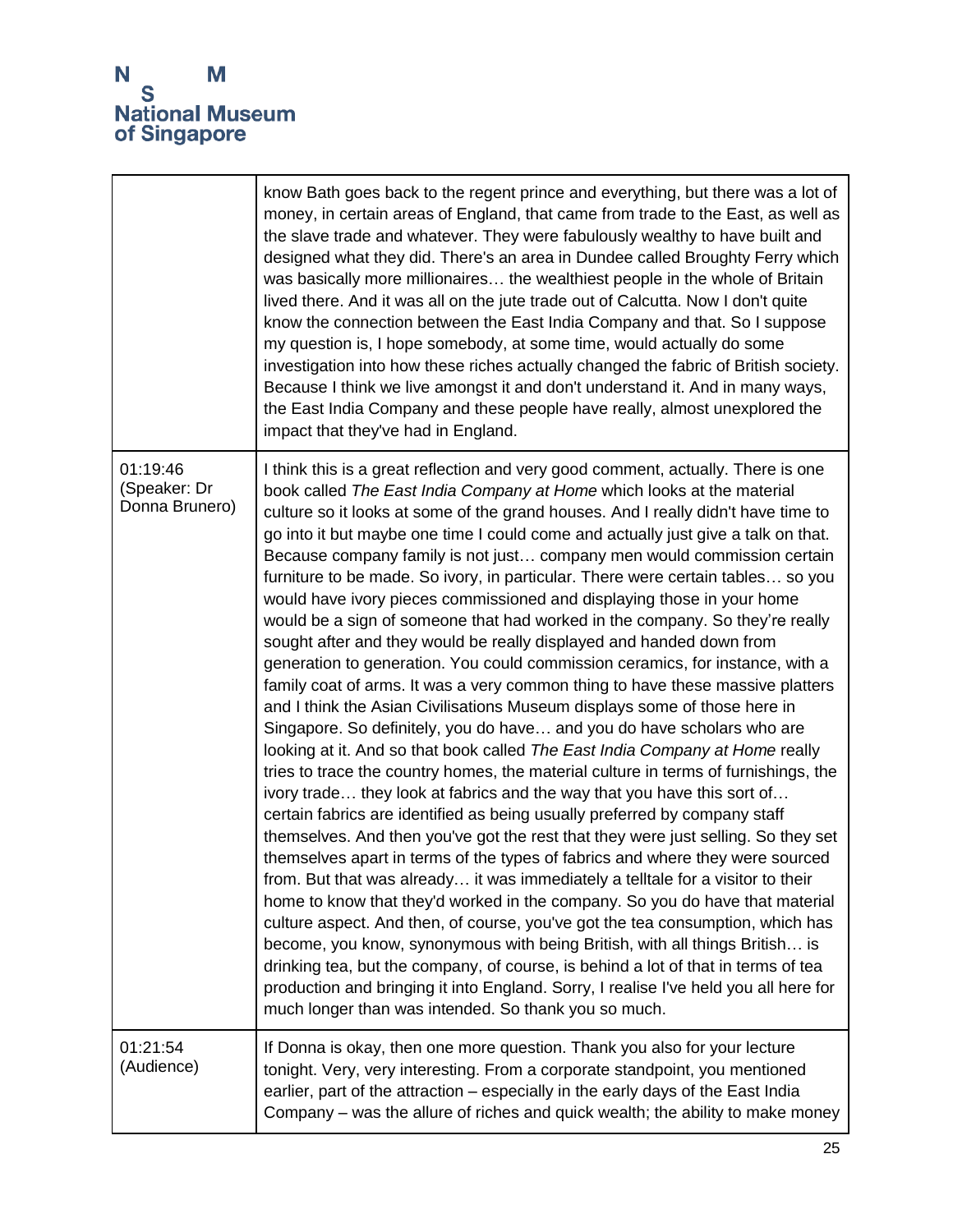|                                            | very quickly and come back and have a country life. My understanding was<br>that, in the later years, the East India Company kind of clamped down on that a<br>little bit, in terms of being able to control it, both because I think they were<br>losing a lot of profits, but also in terms of some of the local relationships as well.<br>So my question is, as they clamped down on these things, looking at the types<br>of employees that they attracted early on, in terms of the quality of<br>employees I know that a lot of positions were obviously bought, it was who<br>you knew and so forth but when the allure of riches maybe wasn't as great as<br>it was when the company first started, did the quality of the employees drop,<br>from a corporate standpoint?                                                                                                                                                                                                                                                                                                                                                                                                                                                                                                                                                                                                                                                                                                                                                                                                                                                                                                                                                                                                                                                                                                                                                                                              |
|--------------------------------------------|---------------------------------------------------------------------------------------------------------------------------------------------------------------------------------------------------------------------------------------------------------------------------------------------------------------------------------------------------------------------------------------------------------------------------------------------------------------------------------------------------------------------------------------------------------------------------------------------------------------------------------------------------------------------------------------------------------------------------------------------------------------------------------------------------------------------------------------------------------------------------------------------------------------------------------------------------------------------------------------------------------------------------------------------------------------------------------------------------------------------------------------------------------------------------------------------------------------------------------------------------------------------------------------------------------------------------------------------------------------------------------------------------------------------------------------------------------------------------------------------------------------------------------------------------------------------------------------------------------------------------------------------------------------------------------------------------------------------------------------------------------------------------------------------------------------------------------------------------------------------------------------------------------------------------------------------------------------------------------|
| 01:23:01<br>(Speaker: Dr<br>Donna Brunero) | Again, something I hadn't thought about so much. I could see that, from the<br>company viewpoint, they might feel that it does. But then, perhaps, by the<br>1800s, you're beginning to see a different type of person attracted to the<br>company. Because if I think of someone like Stamford Raffles, you're beginning<br>to see this sort of dawning of people that see themselves as company men but<br>also as intellectuals, the scholars. So you do begin to have an influx of not just<br>your usual recruits but perhaps those with greater ambitions – not necessarily<br>for personal wealth – but there is definitely ambition in terms of extending a<br>British reach, for instance. So I don't know if that's really answering it, but I can<br>see what you mean. When they tried to clamp down, there is a series of India<br>acts, right, when they clamped down on some of the excesses of the company.<br>And you do have reforms within the company that are taking place to try and<br>restrict private trade. These are hugely unpopular. So of course, company men<br>are still trying to conduct trade because this is the way they were<br>supplementing their income. And this is partly the way that the agency<br>houses Palmer and Co., for instance, who is considered one of the wealthiest<br>private merchants [was] operating. They made their money because<br>company men deposit a lot of money with them and let them invest and<br>speculate in the country trade, in the intra-Asian trade. So this is another way<br>that the wealth wasn't necessarily going back to England all the time but<br>circulating in the region. So yeah, that's sort of another aspect to consider,<br>perhaps, that you've not just got the company but these private traders that had<br>inserted themselves into the Asia trade. How that affects the quality of company<br>men, I'm not sure, but I've sort of segwayed off your question a little. |
| 01:24:41<br>(Audience)                     | I think the type they attracted may have been different. But also, the quality<br>could have increased.                                                                                                                                                                                                                                                                                                                                                                                                                                                                                                                                                                                                                                                                                                                                                                                                                                                                                                                                                                                                                                                                                                                                                                                                                                                                                                                                                                                                                                                                                                                                                                                                                                                                                                                                                                                                                                                                         |
| 01:24:46<br>(Speaker: Dr<br>Donna Brunero) | Yes, possibly. Very much so.                                                                                                                                                                                                                                                                                                                                                                                                                                                                                                                                                                                                                                                                                                                                                                                                                                                                                                                                                                                                                                                                                                                                                                                                                                                                                                                                                                                                                                                                                                                                                                                                                                                                                                                                                                                                                                                                                                                                                    |